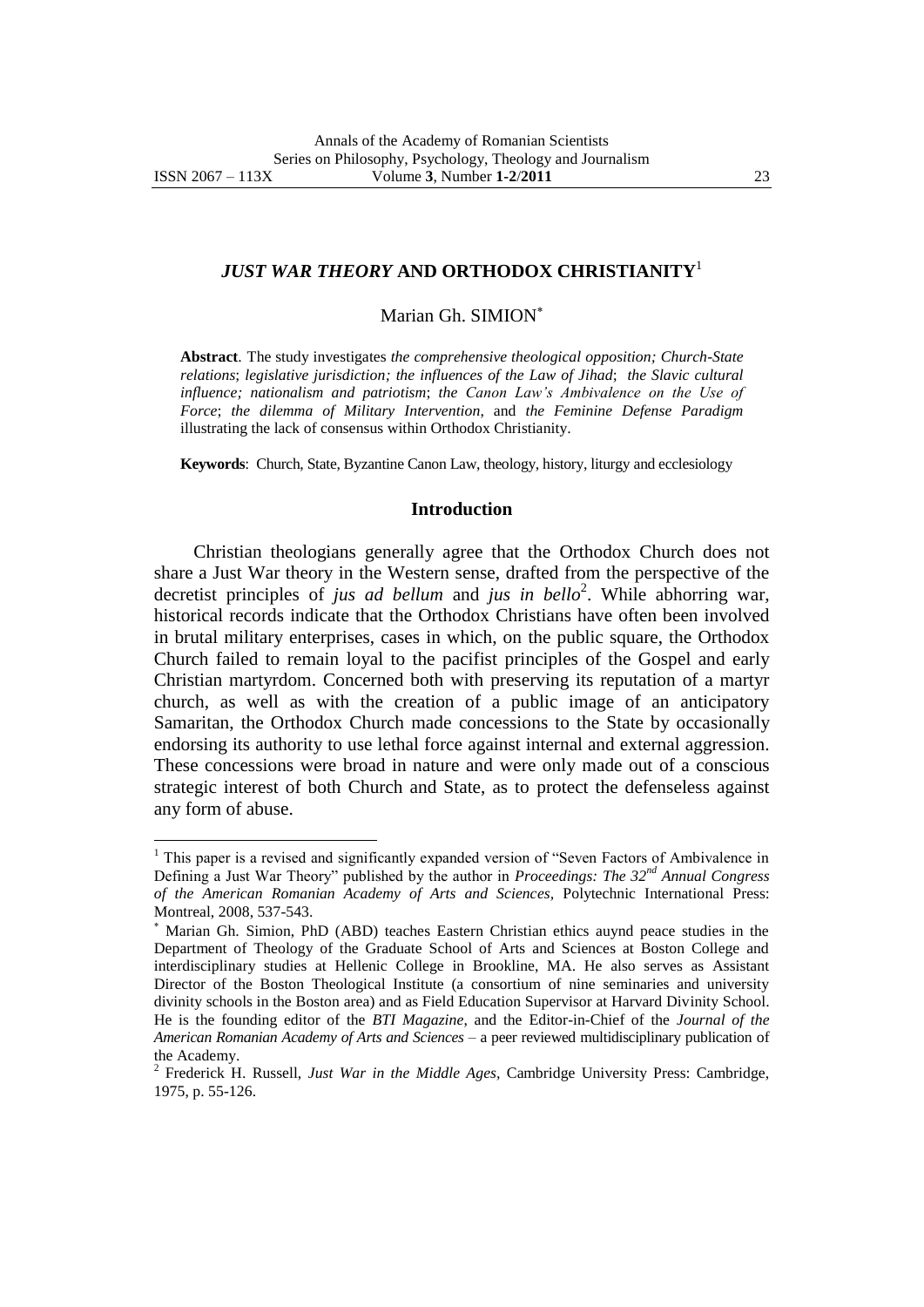The lack of consensus that Orthodox Christianity displays over the justifiable use of force emerges from several factors such as 1) *comprehensive theological opposition*, 2) *Church-State relations*, 3) *legislative jurisdiction*, 4) *influences of the Law of Jihad*, 5) *The Slavic cultural influence*, 6) *nationalism and patriotism*, and 7) *Canon Law's Ambivalence on the Use of Force*, 8) *The dilemma of Military Intervention*, and 9) *The Feminine Defense Paradigm*. As a result, in order to investigate how Orthodox Christianity reconciled the pacifist principle of the Gospel with its duty to protect the weak and the vulnerable in face of violent abuse, one must start by looking into the nature of Church-State relations, Byzantine Canon Law, as well as into factors of theological, historical, liturgical, and ecclesiological nature. This is because the Orthodox Church never governed in the public life, and, as a result, the Church was never in control of an army so as to draft and develop law enforcement policies, as it was the case with the Western Church following the fall of Rome under the Visigoths in A.D.  $410<sup>1</sup>$  These duties simply fell under the jurisdiction of the State, following a specific legislative procedure<sup>2</sup>. As a result, when dealing with the issue of internal or external use of force, the Orthodox Church acted exclusively from an advisory perspective<sup>3</sup>.

## **1. Comprehensive Theological Opposition**

In its history, the Eastern Church offered a comprehensive theological opposition to war. Highly influential Greek and Latin Church Fathers, who lived and wrote during the formative years of Christianity, have strongly criticized military enterprises of the State, while trying to maintain the consciousness of guilt and penance for soldiers.

The most significant authors and theological works of Early Christianity which opposed war include Tatianus (*Oratio ad Graecos*), Athenagoras of Athens (*Πρεζβεία περί ηων Χριζηιανών*) Tertullian (*De Idololatria*, XIX), Origen (*Contra Celsum* V, 33), Clement of Alexandria (*Παιδαγωγός* I, 12), Lactantius (*Divinae Institutiones* I, 48), Basil the Great (*Homily to Psalm LXI, 4*), Gregory of Nyssa (*On the Beatitudes, Homily VII*), John Chrysostom and others. Tatianus openly equated war with murder. Incriminating the Greek pagan religions as belligerent, he accuses Apollo"s worshippers for entertaining this cruel behavior, while Apollo was called "The Symbol of murder" (Σύμβουλον τών φόνων)<sup>4</sup>. At the same time,

<sup>1</sup> *Ibidem*, 34-35, 316.

<sup>2</sup> George Mousourakis, *The Historical and Institutional Context of Roman Law,* Ashgate Publishing Company, Hampshire, 2003, 410ff.

<sup>3</sup> Timothy S. Miller and John Nesbitt *Peace and War in Byzantium: Essays in Honor of George T. Dennis, S.J.,* Catholic University of America: Washington, DC, 1995, 10.

<sup>4</sup> Tatian *Address to the Greeks* (Ch. 22) in Alexander Roberts & James Donaldson (Eds.) *ANF Vol. 2,* Hendrickson Publishers: Peabody, 2004, 50.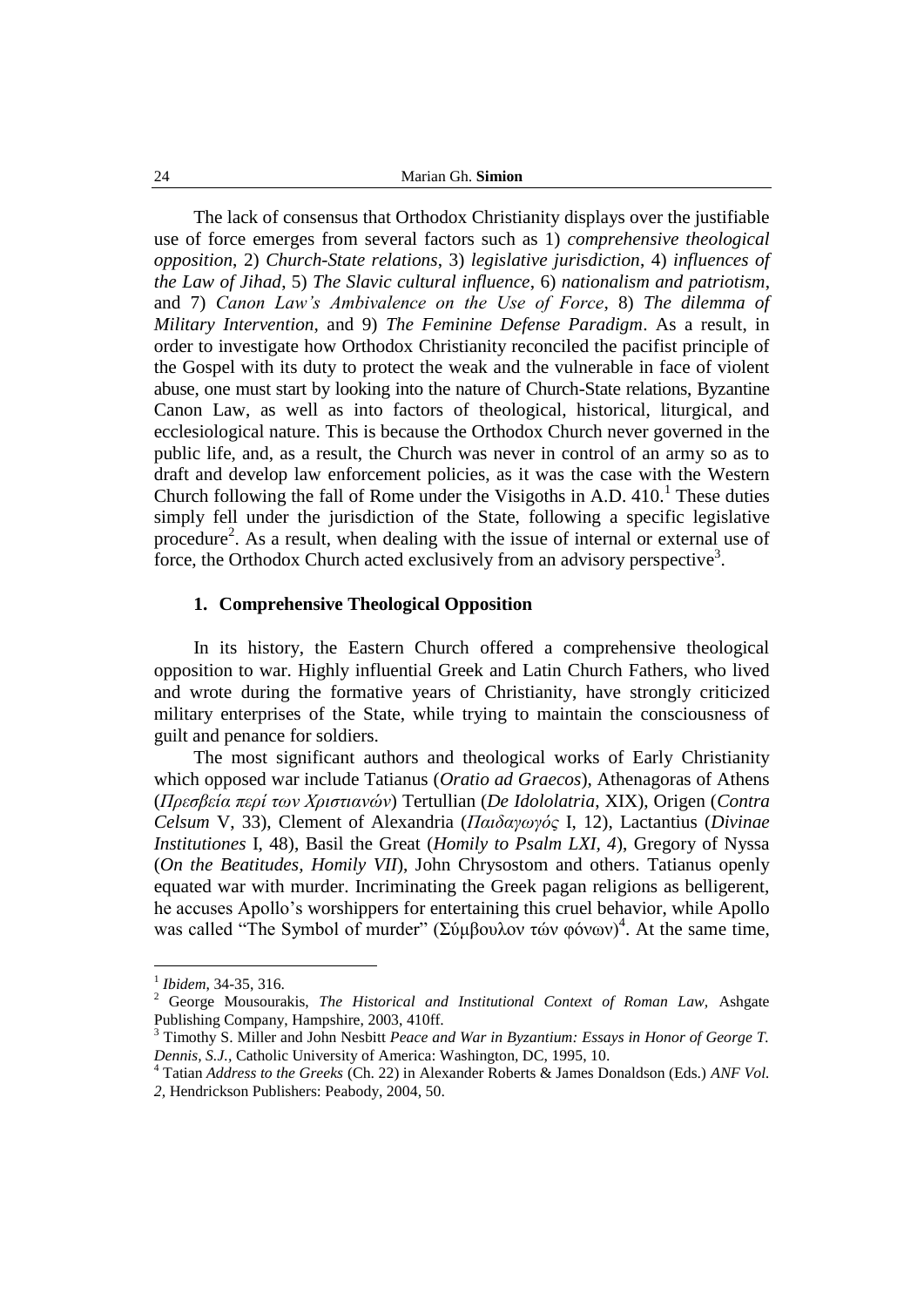while Athenagoras of Athens maintained that "Christians cannot endure to see a man put to death even justly,"<sup>1</sup> Tertullian insisted that when Peter cut Malchus' ear in Gethsemane, Jesus cursed the works of the sword for ever after<sup>2</sup>. Furthermore, the highly prominent work, *Didascalia Apostolorum* (Chapter XVIII), bans the Church from receiving donations "from any Roman officials, who are *defiled with wars and have shed innocent blood without trial* [my emphasis]."

Following a detailed literature review of the early Christian references to war, John C. Cadoux concludes that the early Christian writers clearly indicate, "how closely warfare and murder were connected in Christian thought by their possession of a common element – homicide. […] The strong disapprobation felt by Christians for war was due to its close relationship with the deadly sin that sufficed to keep the man guilty of it permanently outside the Christian community."<sup>3</sup>

In terms of relevance of these writings throughout the development of the early Church, another prominent church historian, Roland Bainton, concluded that, "the history of the Church is viewed by many as a progressive fall from a state of primitive purity, punctuated by reformations which seek a return to a pristine excellence. The first church fathers are thus held to have been the best commentators, and if the early Church was pacifist then pacifism is the Christian position"<sup>4</sup>. Such attitude towards the relevance of the Early Church Fathers is the norm in Eastern Christianity, where any acceptable theological work is expected to be consonant with these early precepts, so as to conform to this "primitive purity."

Another significant aspect was the negative attitude towards the weakness of the human body, which was viewed as a source of spiritual failure. This attitude started during the period of anti-Christian persecutions, and grew within the monastic circles<sup>5</sup>. Thus, the "war" against the human passions had managed to transfer the concept of warfare from a real life situation to an internal human passion. As a result, one no longer had to wage war against the invader, but against his own passions stirred by the Devil, the true invisible enemy. This not only created disapproving attitudes towards the physical war, but led to an

<sup>1</sup> Athenagoras of Athens *A Plea for the Christians* (Ch. 35) in Alexander Roberts & James Donaldson (Eds.) *ANF Vol. 2,* Hendrickson Publishers: Peabody, 2004, 147. See also John Cadoux *The Early Christian Attitude To War,* Headley Bros Publishers, LTD: London, 1919, 50.

<sup>2</sup> Tertullian *On Patience* (Ch. 3) in Alexander Roberts & James Donaldson (Eds.) *ANF Vol. 3*  (Hendrickson Publishers: Peabody, 2004), 708. See also John Cadoux *The Early Christian Attitude To War* (Headley Bros Publishers, LTD: London, 1919), 51.

<sup>3</sup> John Cadoux *The Early Christian Attitude To War* (Headley Bros Publishers, LTD: London, 1919), 57.

<sup>4</sup> Roland H. Bainton *Christian Attitudes Toward War and Peace: A Historical Survey and Critical Reevaluation* ninth printing (Abingdon, Nashville, 1979), 66.

<sup>5</sup> Robert T. Meyer (tr.) *St Athanasius: The Life of Saint Antony* (The Newman Press: Westminster, MD, 1950), 5, 60-61.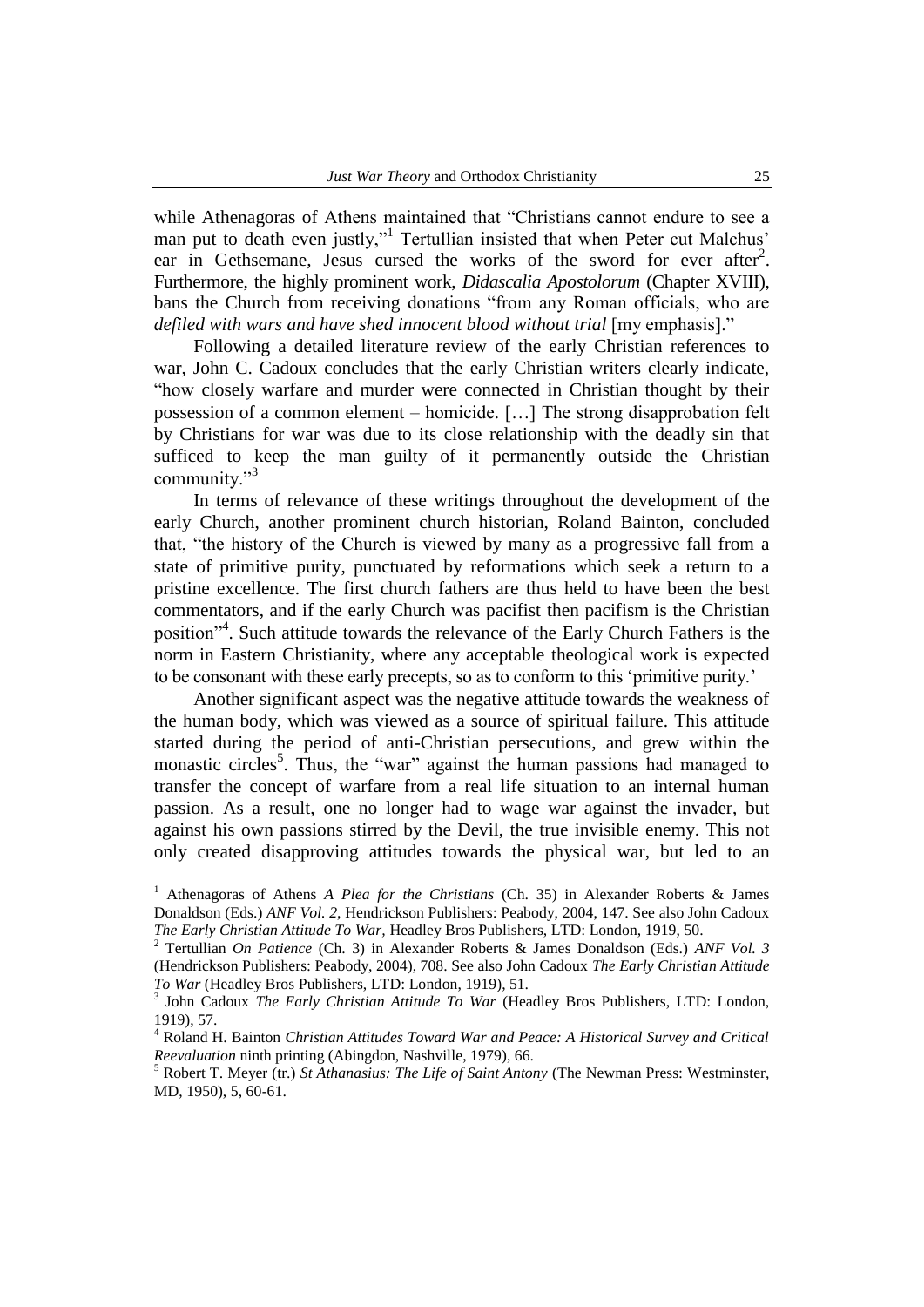increased miscommunication between real life situations, and spiritual goals. During the Ottoman period, Orthodox elders known as the *Kollyvades*<sup>1</sup>, revived in a way the early tradition of the Desert Fathers by collecting seminal spiritual works on prayer and later incorporated them into a large collection known as Philokalia<sup>2</sup>. Philokalia, in conjunction with the highly influential theological work of Lorenzo Scupolli, *The Unseen Warfare*<sup>3</sup> served as mechanisms of discouragement against any spirit of uprising against their Muslim oppressors.

## **2. Church-State Relations**

In the history of Church-State relations, the Orthodox Church had been subject to a variety of governing systems which manifested attitudes ranging from persecution to power sharing<sup>4</sup>. While in the West, the destruction of Rome in  $410$ by the Visigoths left a Church immature and vulnerable to embracing claims for political governance, in the East, the Church faced this political vacuum only a thousand years later, when the Byzantine Empire fell under the Ottomans in 1453. As the Western Church took upon itself the duty of governance, it had no option but to accept the concept of Just War, for purpose of defending its community externally against the barbarians and *internally* against the lawbreakers<sup>5</sup>. Following Charlemagne"s dramatic changes in the Western Roman Empire, the medieval *decretists* and *decretalists*<sup>6</sup> had been successful in drafting specific policies on conditions related to the use of force, as well as how and to what extent clergy ought to be active participants in military campaigns. For instance, as early medieval Christian wars were against the pagans, the Carolingian and Ottonian expansionism was accompanied by the conversion of conquered populations to Christianity. Consequently, any military success was ascribed into God"s gratification in seeing the Church grow, while warfare became a Christian

<sup>&</sup>lt;sup>1</sup> Timothy Ware *The Orthodox Church* (Penguin Books: London, 1993), 100.

<sup>2</sup> G.E.H. Palmer, Philip Sherrard and Kallistos Ware *Philokalia, vol.1* (Faber and Faber: Boston, 1979), 1-18.

<sup>3</sup> E. Kadloubovsky, G.E.H. Palmer (tr.) *Unseen Warfare: being the Spiritual Combat and Path to Paradise of Lorenzo Scupoli as edited by Nicodemus of the Holy Mountain and revised by Theophan the Recluse* Faber and Faber Limited: London, 1952.

<sup>4</sup> Ioan N. Floca *Drept Canonic Ortodox, Legislaţie şi Administraţie Bisericească, Vol. 2*. (Editura Institutului Biblic şi de Misiune al Bisericii Ortodoxe Române, Bucureşti, 1990), 279-307. See also Teodor Baconsky "Decadența etatismului și renașterea ortodoxă" in Ioan Ică, Jr. and Germano Marani (Eds.) *Gândirea Socială a Bisericii: fundamente, documente, analize, perspective* (Deisis Press: Sibiu, 2002), 202, 354.

<sup>5</sup> Simon Corcoran *The Empire of the Tetrarchs, Imperial Pronouncements and Government AD 284-324*. (Oxford University Press: Oxford, New York, 2000), 284-324.

<sup>6</sup> Frederick H. Russell *Just War in the Middle Ages* (Cambridge University Press: Cambridge, 1975), 55-212.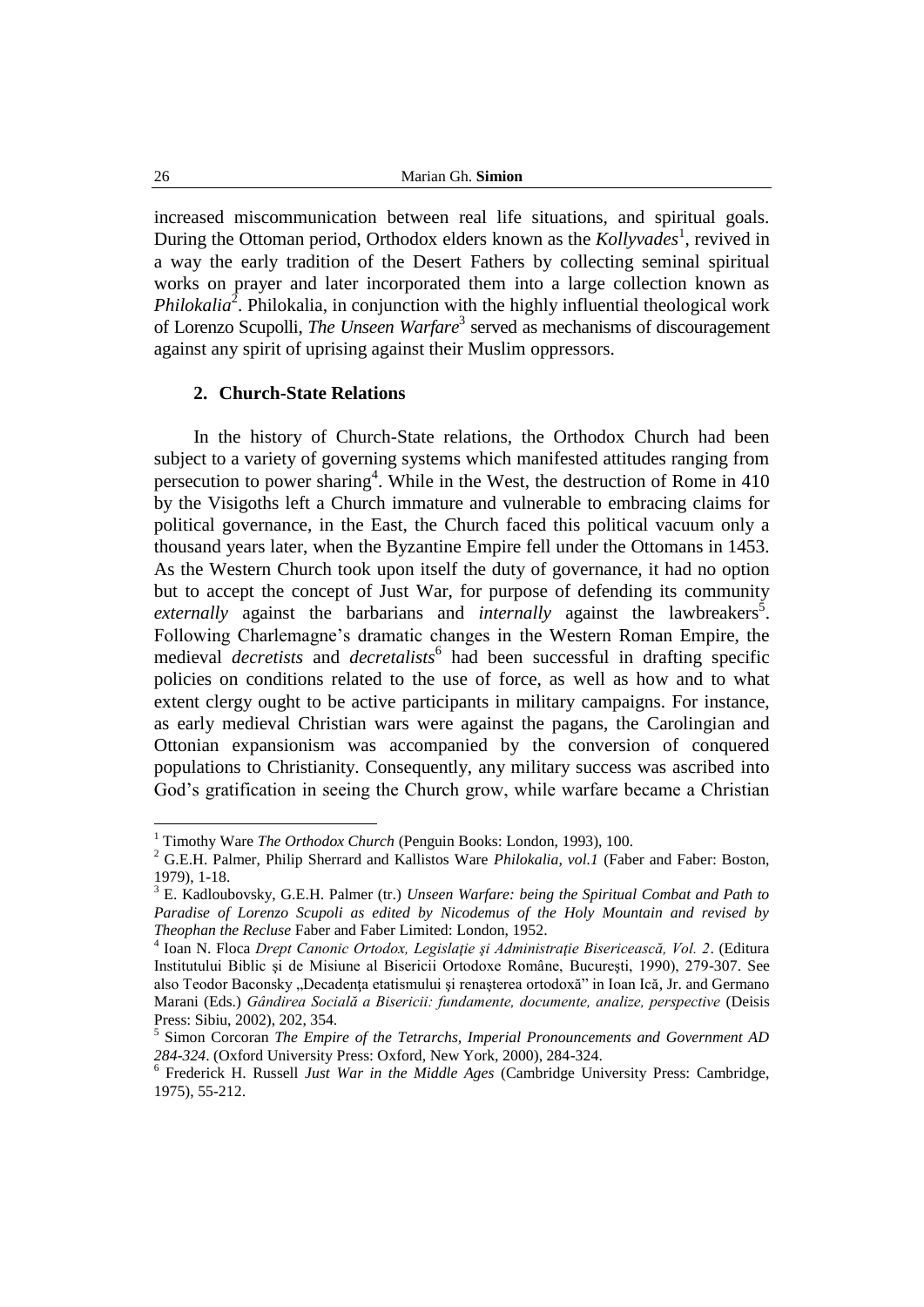duty for bishops in Ottonian Germany<sup>1</sup>. The Eastern Church, on the other hand, disposed of its responsibilities for policing and defending the community because it never faced a vacuum of imperial power. As a result, the Church has generally dangled between imposing its moral will within the State – under permissible conditions – while being subjected to State oppression, whenever its principles posed a threat or discomfort to the policies of the State<sup>2</sup>.

In Eastern Christianity, during the first fifteen centuries, the Byzantine model of Church-State separation implied that each institution had specific responsibilities towards the public. While, according to the "principle of symphonia" coined by Emperor Justinian  $(527-565)^3$  the Church was entrusted with the spiritual salvation of the community, the State was entrusted with its material well-being, including internal policing and external defense. As a result, while the Church never made any decision about war, theologians approached this from an advisory perspective, ensuring that the State, in its alleged concern with the defense of the community, does not overstate its role. Basically, the Church made it un-canonical for its clergy to take government jobs particularly in the military<sup>4</sup>, as their duty was to proclaim the Gospel. A wide range of canons impose deposition of clergy involved with "worldly affairs." Three Canonical Collections (*Hippolytean Canons*, *Egyptian Church Order* and *The Testament of our Lord*) dating since about mid-fourth century had specific stipulation over military participation of the clergy. According to Cadoux, these canons "mark clearly and distinctly the views which prevailed in wide circles," however "they possessed no generally binding power."

Additionally, the following *Apostolic Cannons* (Canon VI; Canon LXXXI; Canon LXXXIII); the canons adopted by the *First Ecumenical Council* (Canon XII), *Fourth Ecumenical Council* (Canon III, Canon VII – forbidding married clergy and monks to participate in public offices and military); *Local Council of Sardica*: Canon VIII (forbidding clergy to go before a civil magistrate), *Local Council of Constantinople* 861AD: Canon XI.<sup>6</sup>

<sup>&</sup>lt;sup>1</sup> James A. Brundage "Holy War and the Medieval Lawyers", pp. 99-139 in Thomas Patrick Murphy (Ed.) *The Holy War* (Columbus: Ohio State University Press, 1976), 99-139.

<sup>2</sup> Marian Gh. Simion "Beyond Huntington"s Gate: Orthodox Social Thinking for a Borderless Europe: Preliminary Reflections" in Daniel Jeyaraj, Robert Pazmino and Rodney Petersen *Antioch Agenda* (ISPSK: New Delhi, 2007), 93-95.

<sup>&</sup>lt;sup>3</sup> David T. Koyzis "Imaging God and His Kingdom: Eastern Orthodoxy's Iconic Political Ethic" in *The Review of Politics, Vol. 55, No. 2/ Spring, 1993*, 267-289.

<sup>4</sup> Grant White "Orthodox Christian Positions on War and Peace" in Semegnish Asfaw, Guillermo Kerber & Peter Weiderud (Eds.) *The Responsibility to Protect: Ethical and Theological Reflections* (WCC Publications: Geneva, 2005), 38.<br><sup>5</sup> John Codouy, The Early Christian Attitude To J

John Cadoux *The Early Christian Attitude To War* (Headley Bros Publishers, LTD: London, 1919), 127.

<sup>6</sup> D. Cummings (tr.) *The Rudder* (*Pedalion*) The Orthodox Christian Educational Society: Chicago, 1957.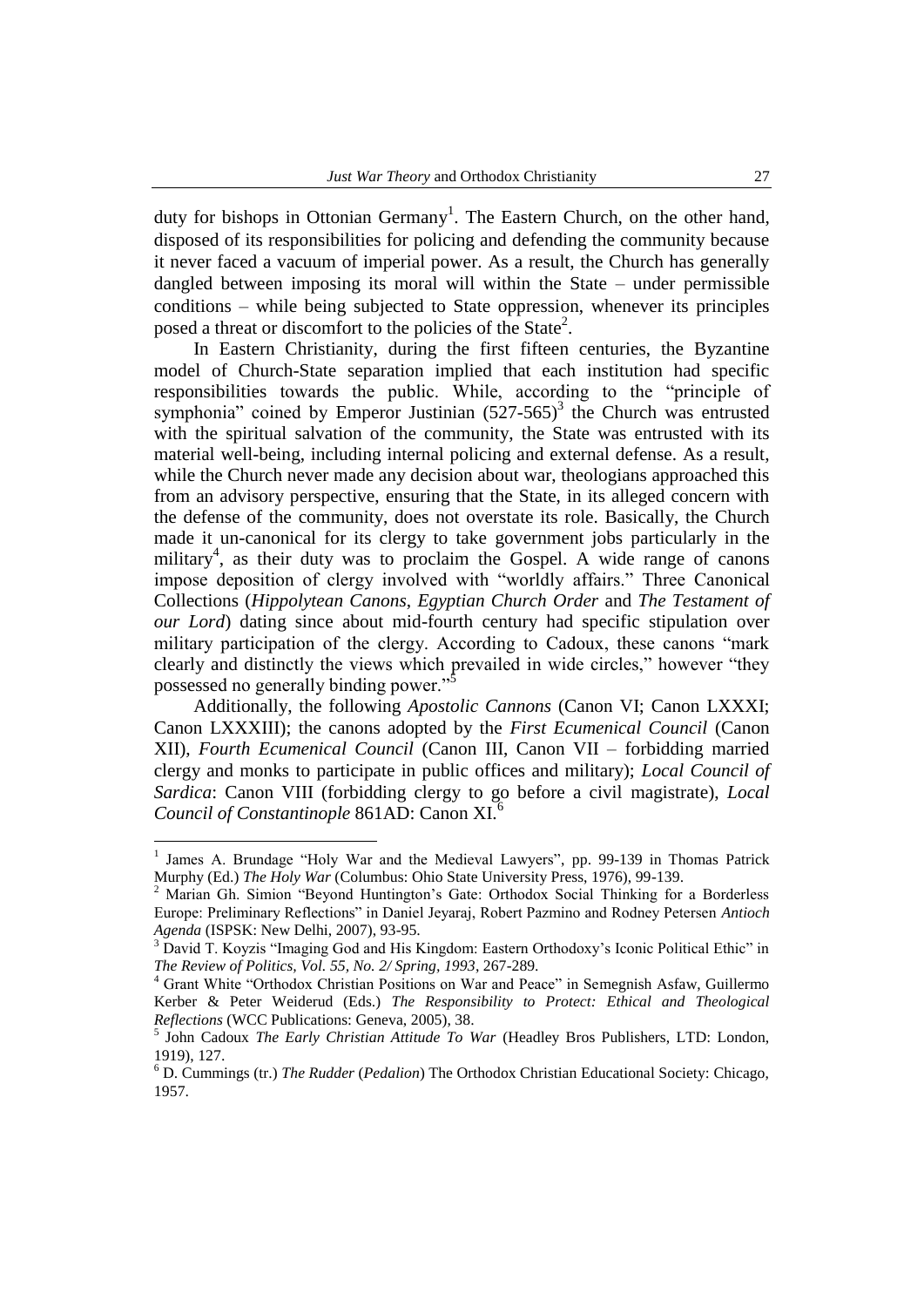## **3. Legislative Jurisdiction**

In Eastern Christianity, the codification of Civil Law and Canon Law took place during the same period of time, and as parallel projects.<sup>1</sup>

Under the Byzantine State, the Canon Law was part of the Civil Law, and it incorporated into collections such as *Nomocanons*, *State Codex*-es, *Novelae* (laws regulating dogmatic decisions of the Church), *Institutiones*, *Ecloga*, *Prohiron*,  $E$ *panagoga*, *Basilicalae*, *Hexabiblos*, etc.<sup>2</sup> With bishops acting as public judges<sup>3</sup>, the Church ruled over aspects of family  $law<sup>4</sup>$ , while the question of public defense defense was under the sole legislative jurisdiction of the State<sup>5</sup>. Although somewhat overstated, this model of legislative jurisdiction was also implemented by Prince Vladimir in Russia, following his conversion to Orthodox Christianity, as he established two courts, one religious and one secular. Based on this dual court system, a plaintiff or a defendant had the right to choose between a bishop as president of the court, or a lay presiding judge. As Dimitri Pospielovsky writes, "[t]he ecclesial court received jurisdiction over all moral transgressions of the laity: matrimonial and divorce matters, polygamy, blasphemy, foul language, matters related to dowry, kidnapping of brides, rape, property fights within families."<sup>6</sup>

Under the Ottomans, the policy of  $millet<sup>7</sup>$  reduced the applicability of Canon Law to the Christian community, and it was maintained at the price of heavy taxation.<sup>8</sup> The legal jurisdiction over internal and external defense fell under the

<sup>&</sup>lt;sup>1</sup> Philip Schaff "Excursus on the History of the Roman Law and its Relation to the Canon Law" in *The Seven Ecumenical Councils* in NPNF Second Series, Vol.14 (Hendrickson Publishers: Peabody, 2004), 24-35.

<sup>2</sup> Ioan N. Floca *Drept Canonic Ortodox, Legislaţie şi Administraţie Bisericească, Vol. 1*. (Editura Institutului Biblic şi de Misiune al Bisericii Ortodoxe Române, Bucureşti, 1990), 70-150.

<sup>3</sup> Ioan N. Floca *Drept Canonic Ortodox, Legislaţie şi Administraţie Bisericească, Vol. 2*. (Editura Institutului Biblic şi de Misiune al Bisericii Ortodoxe Române, Bucureşti, 1990), 299-300.

<sup>4</sup> D. Cummings (tr.) *The Rudder* (*Pedalion*) (The Orthodox Christian Educational Society: Chicago, 1957), 977-1007.

<sup>5</sup> Patrick Viscuso "Christian Participation in Warfare: A Byzantine View," in Timothy S. Miller & John Nesbitt (Eds.) *Peace and War in Byzantium Essays in Honor of George T. Dennis, S.J.*, Catholic University of America Press: Washington, DC, 1995.

<sup>6</sup> Dimitri V. Pospielovsky *The Orthodox Church in the History of Russia* (St. Vladimir"s Seminary Press: Crestwood, NY, 1998), 25-26.<br>  $\frac{7 \text{ Timetric W}}{2}$ 

<sup>7</sup> Timothy Ware *The Orthodox Church* (Penguin Books: London, 1993), 89; Richard Clogg *A Concise History of Greece* (Cambridge University Press: Cambridge, 1992), 10-11.

<sup>8</sup> Andrew Wheatcroft *The Ottomans: Dissolving Images* (Penguin Books, London, New York, 1995), 72-74; Steven Runcimann *The Great Church in Captivity: A Study of the Patriarchate of Constantinople from the Eve of the Turkish Conquest to the Greek War of Independence* Cambridge University Press: Cambridge, UK, 1985; Timothy Ware *The Orthodox Church*  (Penguin Books: London, 1993), 89.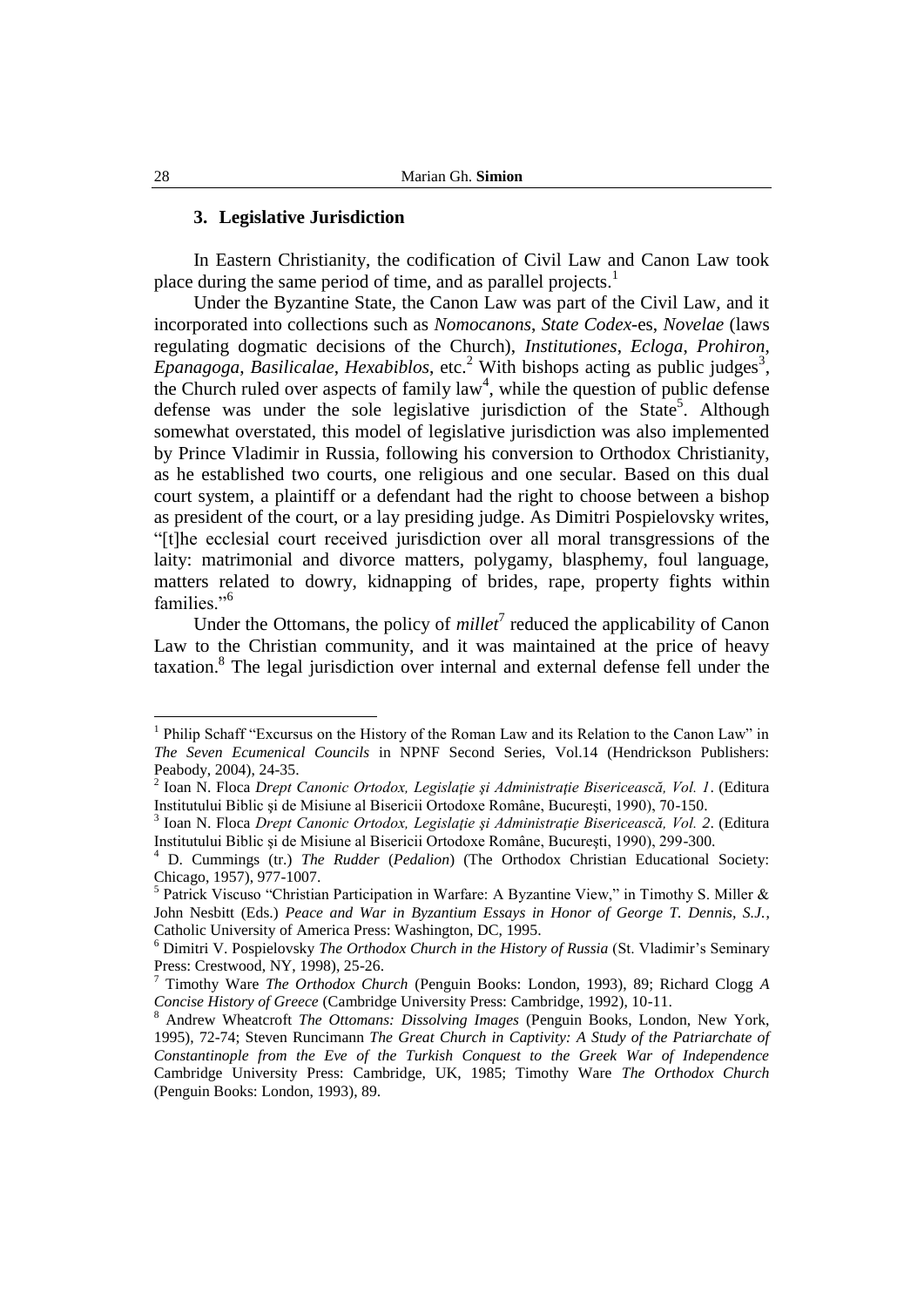Ottoman State.<sup>1</sup> The public law of most medieval semi-autonomous states subjected to the Ottoman rule included Canon Law as well, and was closer to the Byzantine model.<sup>2</sup> Some of the widely used collections included *Ton aghion Sinodon*, *Nea Sinatroisis* (1761), *Sillogi Panton ton ieron ke tion kanonon* (1787); *Kontakion* (1798), *Pidalion* (1800); *Athenian Syntagm* (1852); *Canonical Regulations*, and others.<sup>3</sup> With the creation of nation states, and with the secularization process of the mid-nineteenth century, the public law eliminated completely the jurisdictional claims of the Canon Law in public life. Consequently, while Canon Law remained fundamental for the new statutes of national churches, in the public life, its weight was reduced to mere ethical guidelines. The Church lost its legislative power over issues of family law, and the quest of compliance with the stipulations of Canon Law largely became a matter of personal reputation in the community.<sup>4</sup>

# **4. Influences of the Law of Jihad**

 $\overline{a}$ 

With the Islamic military advances in the East, both the Church and the State had to join forces not only in fighting the aggressors, but also in learning the rules of the enemy, particularly when attempting to negotiate peace agreements.<sup>5</sup> As a result, it became mandatory for the Church to doctrinally engage its counterpart on the enemy"s side, who, in terms of Saint John of Damascus, were nothing more than Christian heretics. For the Muslims such dialogue was acceptable only in contexts of truces permissible under the conditions imposed by *dar al sulh* (the house of treaty.) $<sup>6</sup>$ </sup>

Situated at the Arab-Byzantine frontier (*thughūr*), two of the eight century Arab scholar-ascetics Abū Ishāq al-Fazārī and Abdallah al-Mubārak are amongst the earliest and perhaps the most influential Muslim scholars to debate the laws of

<sup>&</sup>lt;sup>1</sup> Timothy Ware *The Orthodox Church* (Penguin Books: London, 1993), 88.

<sup>2</sup> Mircea Păcurariu *Istoria Bisericii Ortodoxe Române* (Editura Dacia: Cluj-Napoca, 2002), 78-189.

<sup>3</sup> Ioan N. Floca *Drept Canonic Ortodox, Legislaţie şi Administraţie Bisericească, Vol. 1*. (Editura Institutului Biblic şi de Misiune al Bisericii Ortodoxe Române, Bucureşti, 1990), 122-150. See also Ioan N. Floca *Drept Canonic Ortodox, Legislaţie şi Administraţie Bisericească, Vol. 2*. (Editura Institutului Biblic şi de Misiune al Bisericii Ortodoxe Române, Bucureşti, 1990), 304-305.

<sup>4</sup> Mircea Păcurariu *Istoria Bisericii Ortodoxe Române* (Editura Dacia: Cluj-Napoca, 2002), 97ff. See also Ioan N. Floca *Drept Canonic Ortodox, Legislaţie şi Administraţie Bisericească, Vol. 2*. (Editura Institutului Biblic şi de Misiune al Bisericii Ortodoxe Române, Bucureşti, 1990), 305- 306.

<sup>&</sup>lt;sup>5</sup> Michael Bonner "Some Observations Concerning the Early Development of Jihad on the Arab-Byzantine Frontier" in *Studia Islamica, No.75 / 1992*, 5-31.<br><sup>6</sup> Majid Khaddwi Way

<sup>6</sup> Majid Khadduri *War and Peace in the Law of Islam* The John Hopkins Press: Baltimore, London, 1969; John L. Esposito *Unholy War: Terror in the Name of Islam* Oxford University Press: Oxford, New York, 2002; Joseph Schacht *An Introduction to Islamic Law* (Oxford: At the Clarendon Press, 1964), 148.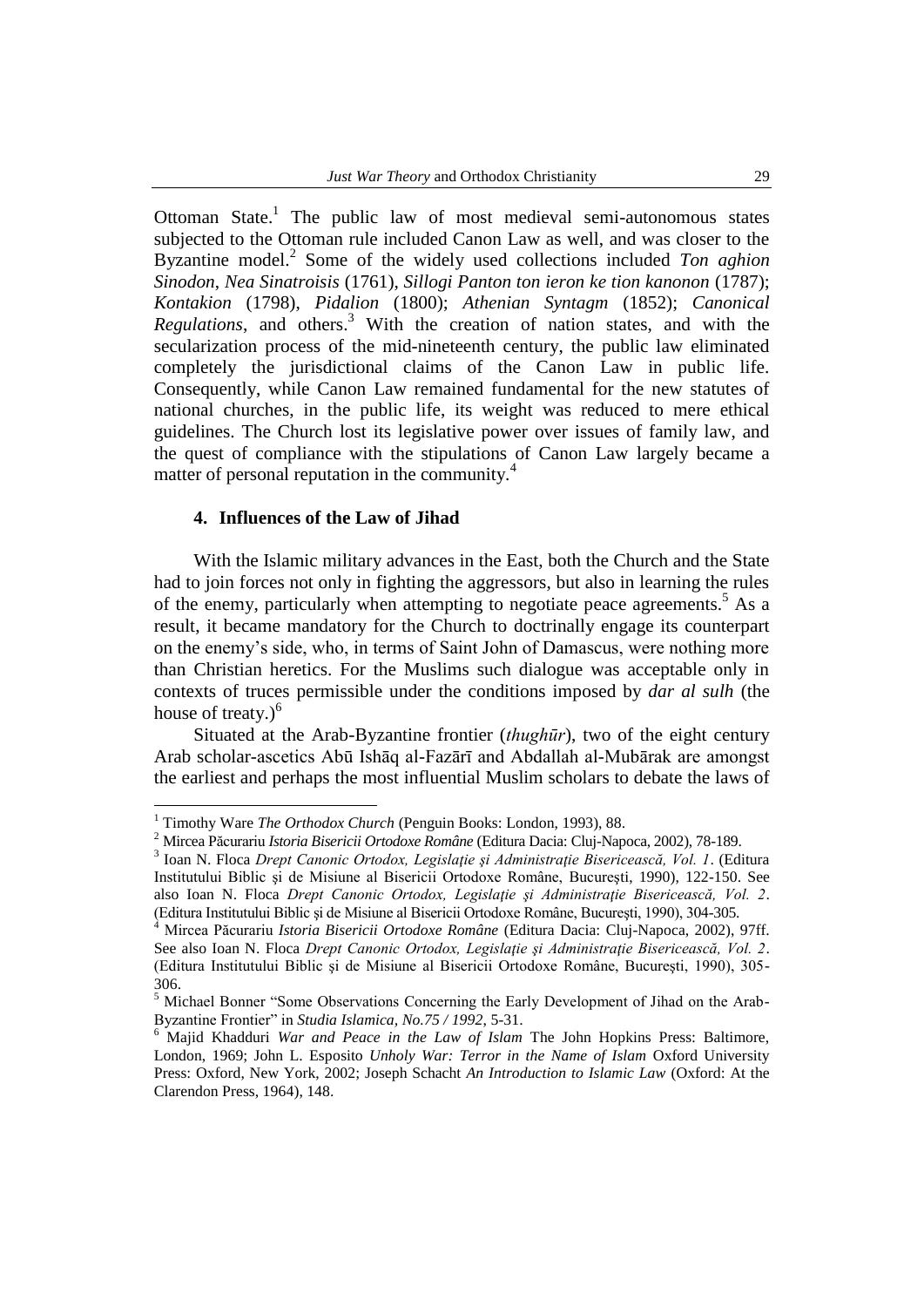war in terms of *siyar* and *jihād*. <sup>1</sup> What is relevant in their debates is the role of the Savior. While in the Byzantine warfare, war was conducted on behalf of the community (Empire), and not on behalf of the leader (Jesus Christ), in the case of this emerging Islamic jurisprudence, war was to be conducted on behalf of the leader (Prophet Muhammad and his legitimate successor), case in which, the leader has an overriding authority over the community. Based on the imitation principle, both scholars agree to use Prophet Muhammad"s authority and judgment as typos when faced with the dilemma of employing military force and verbal persuasion. Thus, Abū Ishāq al-Fazārī,<sup>2</sup> in his *Kitāb al-siyar* and Abdallah al-Mubārak in his *Kitāb al-jihād* debated whether it was the duty of the community *sīra*, where the dominant cognitive category is  $\epsilon \kappa \kappa \lambda \eta \sigma \alpha$ , or of the ruling authority, *sunnah*, where the dominant cognitive category is *vόμος*, to decide when to engage in a war.<sup>3</sup> While al-Fazārī pondered over *sīra*"s priority, al-Mubārak insisted over the issue of personal merit, meant to favor the leader's authority – a rather poignant reference to the emerging Sunni-Shia split over the laws of war.<sup>4</sup>

On the Russian front, during the Tatar/ Mongol yoke that lasted since 1238 until  $1480$ , the Russians often had to make war and peace with their Muslim enemies,<sup>6</sup> particularly due to the cruelty of the Tatar tax collectors, *baskaks*.<sup>7</sup>

A *first* concrete example that displays a possible influence of the law of jihad over Russian Orthodox justification of war is the alleged conversation that took place between Constantine-Cyril and Caliph Mutawakkil<sup>8</sup> in 851 in the context of a Christian diplomatic mission to the Saracenes.<sup>9</sup> A *second* case of suspected

<sup>&</sup>lt;sup>1</sup> Rudolph Peters *Jihad in Classical and Modern Islam: A Reader* (Markus Wiener Publishers, Princeton), 1996.

<sup>2</sup> Michael Cook *Commanding Right and Forbidding Wrong in Islamic Thought* (Cambridge University Press: Cambridge, 2000), 66. See also "Das M. Muranyi *Kitāb al-Siyar* von Abū Ishāq al-Fazārī, *Jerusalem Studies in Arabic and Islam* / 1985, 67-70.

<sup>&</sup>lt;sup>3</sup> Michael Bonner "Some Observations Concerning the Early Development of Jihad on the Arab-Byzantine Frontier" in *Studia Islamica, No.75 / 1992*, 5-6.

<sup>&</sup>lt;sup>4</sup> Michael Bonner "Some Observations Concerning the Early Development of Jihad on the Arab-Byzantine Frontier" in *Studia Islamica, No.75 / 1992*, 8ff.

<sup>5</sup> Dimitri V. Pospielovsky *The Orthodox Church in the History of Russia* (St. Vladimir"s Seminary Press: Crestwood, NY, 1998), 15.

<sup>6</sup> John Meyendorff *The Orthodox* (Light and Life Publishing: Minneapolis, 1966), 23

<sup>7</sup> Dimitri V. Pospielovsky *The Orthodox Church in the History of Russia* (St. Vladimir"s Seminary Press: Crestwood, NY, 1998), 37.

<sup>8</sup> Robert Browning "Byzantine Scholarship" in *Past and Present* No. 28 /July 1964.

<sup>9</sup> Francis Dvornik *Byzantine Missions among the Slavs: Saint Constantine-Cyril and Methodius*  (Rutger University Press: New Brunswick, New Jersey, 1970), 286-87; David K. Goodin "Just War Theory and Eastern Orthodox Christianity: A Theological Perspective on the Doctrinal Legacy of Chrysostom and Constanine-Cyril" in *Theandros: An Online Journal of Orthodox Christian Theology and Philosophy Vol. 2, No 3*, Spring 2005; JBC: Jubilee Bishops" Council of the Russian Orthodox Church, *The Orthodox Church and Society: The Basis of the Social Concept of the Russian Orthodox Church* Belleville, Michigan: St. Innocent / Firebird Publishers, 2000.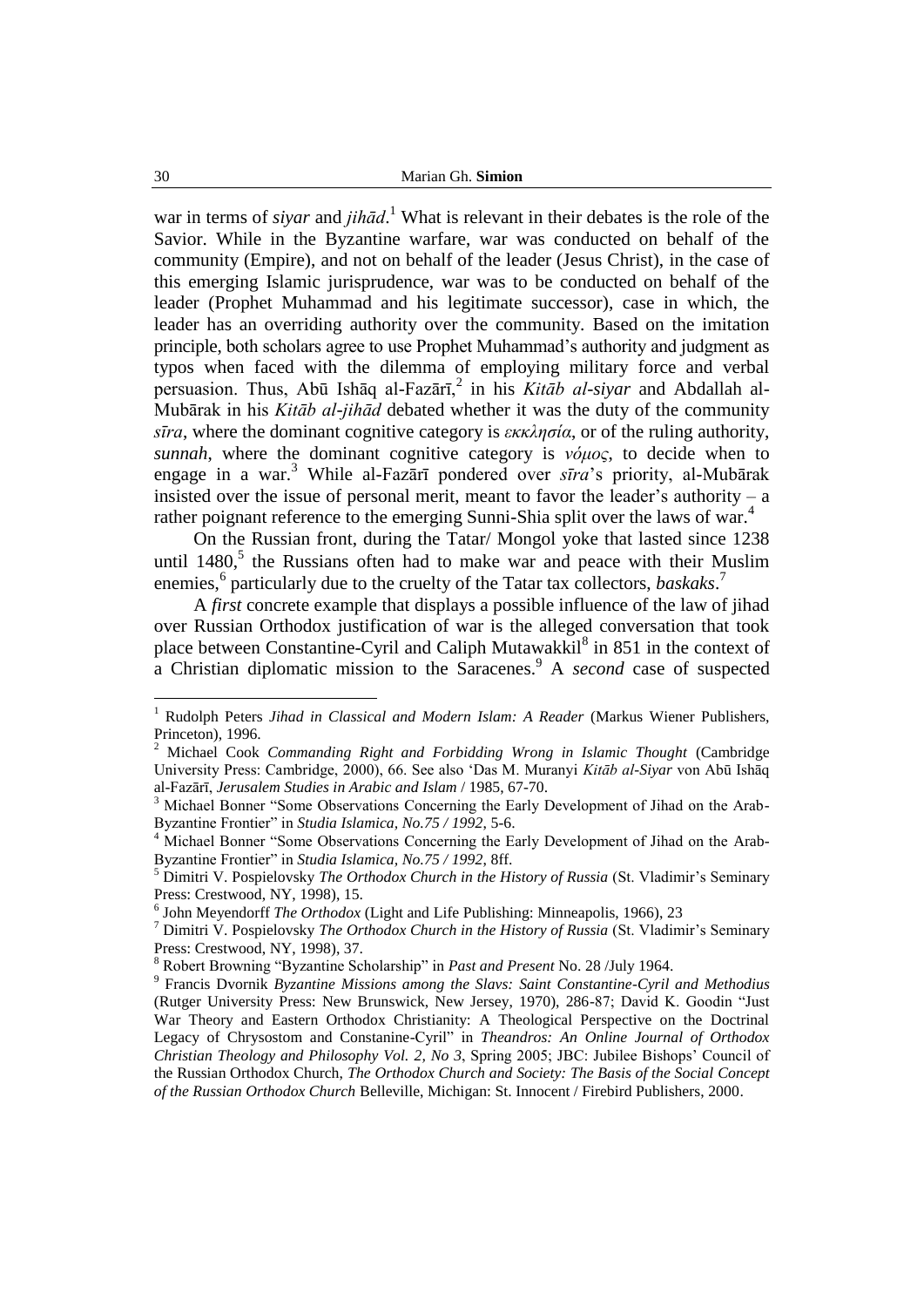influence of jihad was recorded in the mid-960s, in the context of a dispute between the Patriarch of Constantinople, Polyeukos, and Emperor Nikephoros Phokas. To further glorify his heroes, the emperor demanded to have his soldiers, who had been killed on the battlefield, canonized as martyrs and declared saints of the Church. The Patriarch successfully opposed him by citing Saint Basil"s Canon 13, with the interpretation that the soldiers killed in the battle might have been guilty of violating the commandment "Thy shall not kill" (Exodus 20: 13), and thus committed murder. $<sup>1</sup>$ </sup>

While this example of jurisprudence relates more to the relationship between Church and State, it nevertheless reveals that this view of martyrdom was understood by the Byzantine emperor as an active path of defending faith through war rather than as a passive act specific to the first three centuries. As a result, the emperor"s understanding of martyrdom was highly similar to the concept of martyrdom 'in the path of Allah,' whereby one sacrifices oneself for missionary purpose.<sup>2</sup> A *third* example of a possible influence of jihad over Eastern Christianity is the presence of the service of blessing soldiers and weapons in the Slavo-Byzantine rite, particularly in the context of the final blessing bestowed upon the soldier, which says, "Let the blessing of Triune God, Father, Son and Holy Spirit, come down on and remain upon these weapons and those who carry them *for the protection of the truth of Christ* [emphasis added], Amen." From a historical perspective, it is only common sense to assume that this prayer must have been invoked for the purpose of protecting "the truth of Christ," in the context of Islamic practice of forced conversion of its subjects. Otherwise, the use of expression "truth of Christ" would be a plain cynical retaliation against the principle of turning the other cheek. A *fourth* possible case of mutual influence between jihad and Eastern Christianity is the concept of salvation through spiritual war. This is visible in the second millennium"s literature of *Philokalia* as well as in the concept of "The Greater Jihad," manifested as an inner struggle for spiritual ascent.

# **5. The Slavic Cultural Influence**

 $\overline{a}$ 

With the Christianization of the Slavs a new worldview started penetrating Eastern Christianity. In terms of doctrine of defense, the inherent dualistic culture of the Slavs, deriving perhaps from the *Belobog-Chernobog* antagonism,<sup>3</sup> has

<sup>&</sup>lt;sup>1</sup> John H. Erickson "An Orthodox Peace Witness?" in Jeffrey Gros and John D. Rempel *The Fragmentation of the Church and Its Unity in Peacemaking* (William B. Eerdmans Publishing Company: Grand Rapids, MI, Cambridge, 2001), 48-58<br>
<sup>2</sup> Majid Khaddur, W

<sup>2</sup> Majid Khadduri *War and Peace in the Law of Islam* (The John Hopkins Press: Baltimore, London, 1969), 55-82.

<sup>3</sup> Pyotr Simonov *Essential Russian Mythology: Stories that Change the World* (Thorsons, An imprint of Harper Collins Publishers: San Francisco, 1997), 4.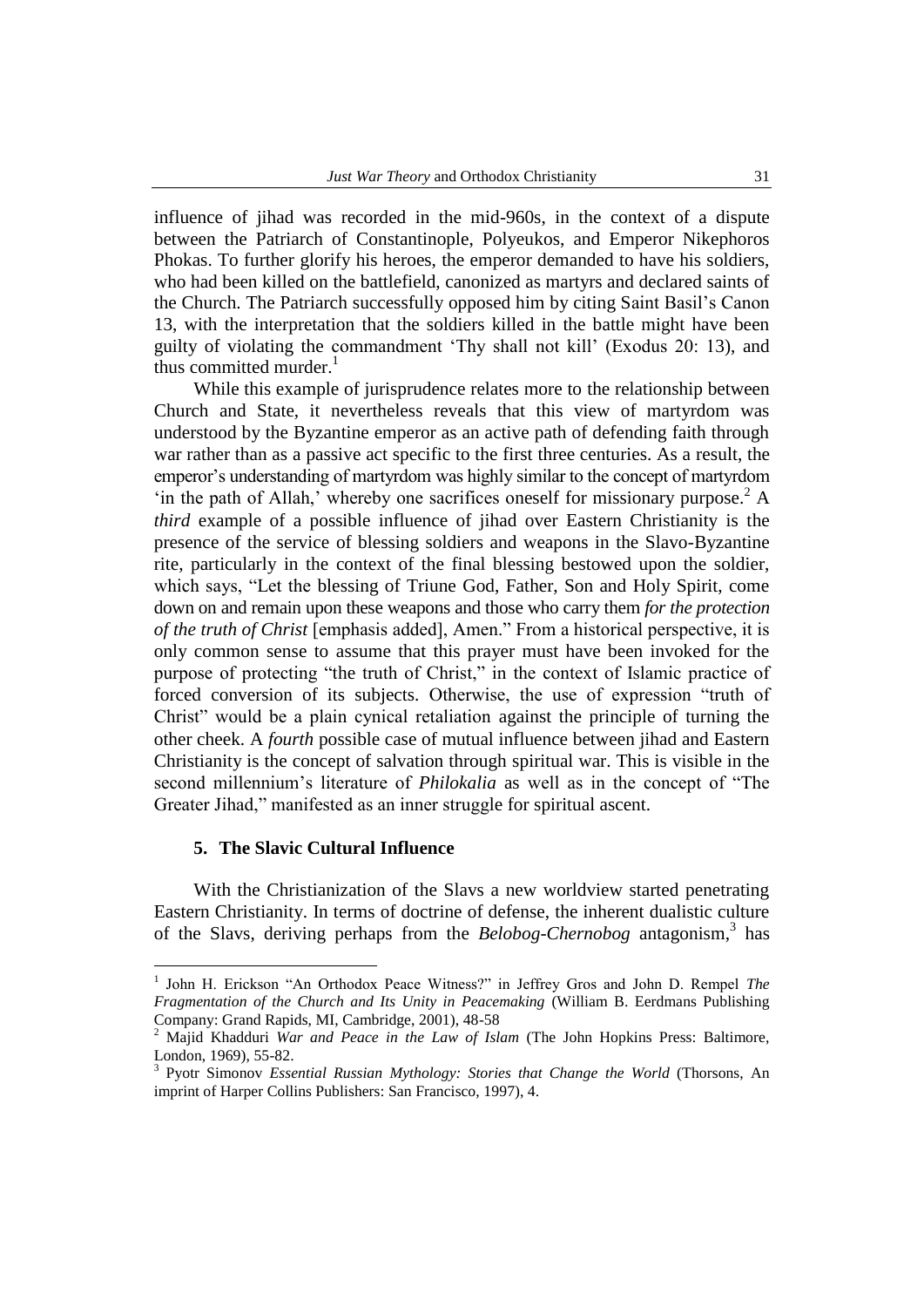unavoidably led to a dualistic Christian worldview, which in combination with Christian asceticism, saw good and evil as identifiable with spirit and mater. This dualistic worldview often emerged into heretical movements, which either viewed human body as evil, such as the Bogomils, the Khlystys, and the Skoptzys, $<sup>1</sup>$  or</sup> simply demonized political establishments, as it is the case with the Bogomils<sup>2</sup> and the Raskol anarchists. Due to this inherent dualism, the Slavs seem to have left a hefty influence over the justification of war, which strongly contradicted the pacifistic nature of the Gospel.

In a sociological sense, dualism favored not only an *us-versus-them* attitude, but it proceeded to the demonization of adversaries and justification of violence. This affected the Orthodox Churches of Slavic tradition in the way that, at a doctrinal level, one could find quasi-orthodox 'conversations' such as the one between Constantine-Cyril and Caliph Mutawakkil, $3$  while in terms of worship; one can find liturgical anomalies such as the wide use of the *Service for Blessing Weapons*. 4

## **6. Nationalism and Patriotism**

Challenging Christian universalism – whereby humanity is created in the image of God (Genesis 1:26-27), and that "there is neither Jew nor Greek" (Galatians 3:28) – nationalism came as a messianic political philosophy claiming that one can be "saved" from the dangers of this world only if belonging to a nation organized itself into a state. Nationalism emerged as a political ideology in the aftermath of the Peace of Westphalia (1648), and was built on the statist model proposed by Hugo Grotius in his 1625 *De Jure Belli ac Pacis*, reaching its peak during the nineteenth and the twentieth centuries. By eliminating the authority of the Church of Rome, nationalism embraced patriotism as a new form of loyalty, this time to a political unit rather than to the Church.<sup>5</sup> As a sentiment of love and loyalty to the "fatherland", patriotism was built on a philosophy of defense. Adopted by Christianity from the Roman culture which glorified those

 1 Petru I. David *Călăuză Creştină* (Editura Episcopiei Ortodoxe: Arad, 1987), 64-79.

 $2$  Obolensky: 1948.

<sup>&</sup>lt;sup>3</sup> David K. Goodin "Just War Theory and Eastern Orthodox Christianity: A Theological Perspective on the Doctrinal Legacy of Chrysostom and Constanine-Cyril" in *Theandros: An Online Journal of Orthodox Christian Theology and Philosophy Vol. 2, No 3*, Spring 2005; JBC: Jubilee Bishops" Council of the Russian Orthodox Church, *The Orthodox Church and Society: The Basis of the Social Concept of the Russian Orthodox Church* Belleville, Michigan: St. Innocent / Firebird Publishers, 2000.

<sup>4</sup> Hildo Bos & Jim Forest *For the Peace from Above: An Orthodox Resource Book on War, Peace and Nationalism* (Syndesmos Press: Athens, 1999), 120-121.

<sup>5</sup> Richard Falk *Religion and Humane Global Governance* (Palgrave Macmillan Press: New York, 2001), 37.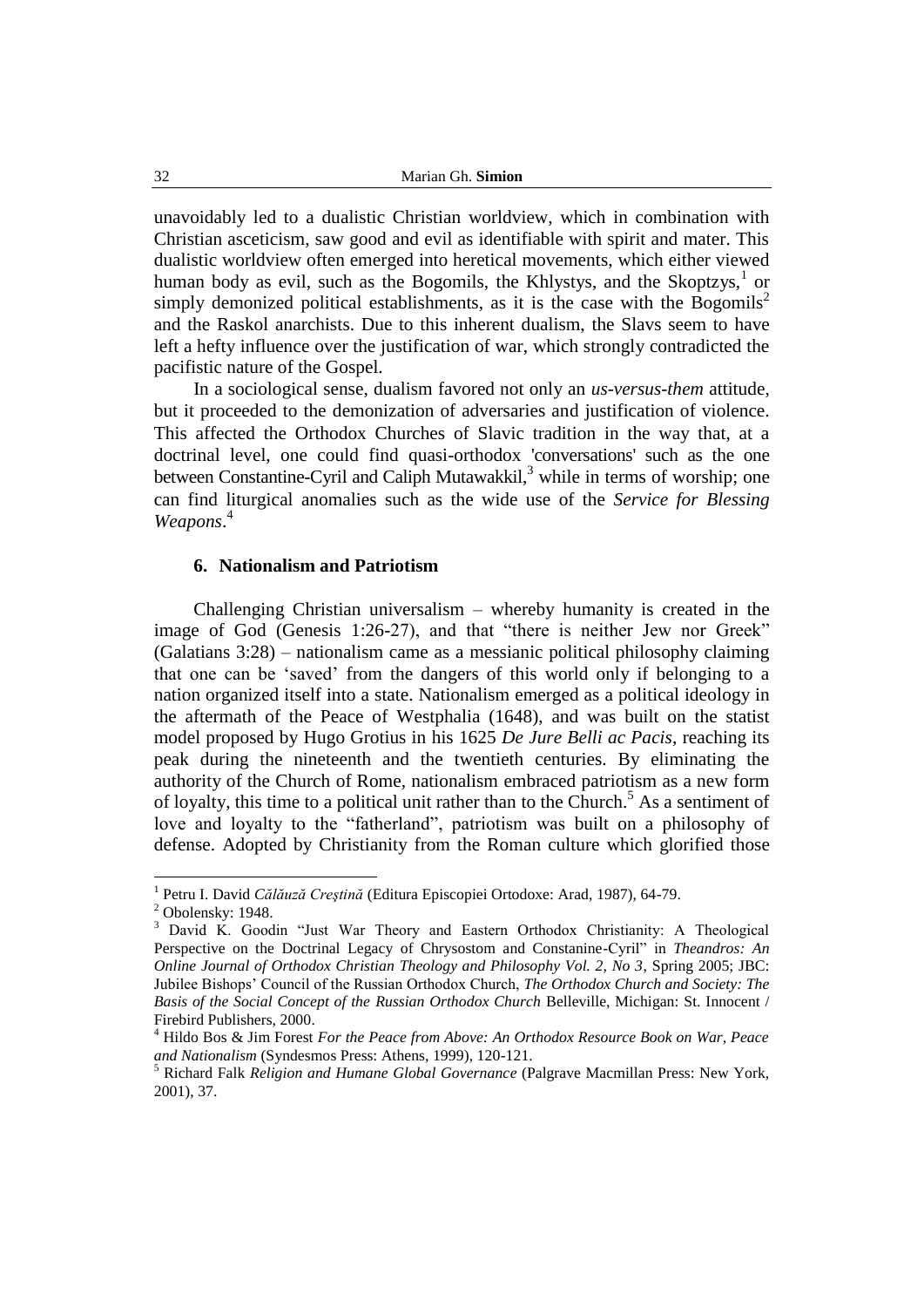who died for the Roman *patria*<sup>1</sup> as well as in light of the "divinely endorsed" Old Testament wars<sup>2</sup>, patriotism was presented by Ambrosius of Milan as an argument of protecting orthodoxy against heresy. While Ambrosius saw the defense of patria as coinciding with the defense of the Christian faith<sup>3</sup>, Augustine claimed that the soldier who killed a combatant enemy did not violate the commandment 'shall not kill,' thus eliminating the sentiment of guilt for human slaughter. $4$ 

Created in Western Europe as limited to the political unit of nation-state, nationalism was soon exported into Eastern Europe where it developed new depths of political dualism, thus dividing the Orthodox Christians by lines of history, language and ascribed territories. If until then, the Ottoman Sharia law (under which most of the Orthodox Christians lived), offered an *a priori* ghetto recognition of a unified Christian community (*Rum millet* or "Roman Nation"),<sup>5</sup> nationalism divided this Christian community between smaller autonomous and autocephalous Orthodox Churches. During this time, the Orthodox theologians have generally been keen in trying to ensure that the mission of the Orthodox Church remained focused on the salvation of people of all nations and races.<sup>6</sup>

While selected Orthodox theologians expressed reluctance over nationalism for reasons emerging from the traditional Christian universalism, the strongest and yet ineffective opposition came from the Ecumenical Patriarchate, as numerous highranking Greek bishops and metropolitans lost significant administrative privileges in churches that became autocephalous. At the *Local Synod of Constantinople 1872* – a synod ignited by a unilateral establishment of a separate episcopate by the Bulgarian community in Constantinople<sup>7</sup> – both nationalism and and racism were condemned in the strongest terms. This Synod condemned ethnophyletism by stating, "We renounce, censure and condemn racism, that is racial discrimination, ethnic feuds, hatreds and dissentions within the Church of Christ, as contrary to the teaching of the Gospel and the holy canons of our blessed fathers which "support the holy Church and the entire Christian world, embellish

<sup>1</sup> Frederick H. Russell *Just War in the Middle Ages* (Cambridge University Press: Cambridge, 1975),

<sup>2</sup> John Cadoux *The Early Christian Attitude To War* (Headley Bros Publishers, LTD: London, 1919), 171.

<sup>3</sup> Roland H. Bainton *Christian Attitudes Toward War and Peace: A Historical Survey and Critical Reevaluation,* ninth printing (Abingdon, Nashville, 1979), 90.

<sup>4</sup> Augustine *City of God* (Ch. 22) in Philip Schaft (Ed.) *NPNF Vol.2* (Hendrickson Publishers, Peabody, MA 2004), 15.

<sup>5</sup> Victor Roudemotof *Nationalism, Globalization, and Orthodoxy: The Social Origins of Ethnic Conflict in the Balkans* (Greenwood Press: London, 2001), 68.<br><sup>6</sup> Ghenadia Enžesse (SCR)

<sup>6</sup> Ghenadie Enăceanu "Biserica şi Societatea" in *Biserica Ortodoxă Română Anul 3. No.11, 1877*, 487-501.

<sup>7</sup> Hildo Bos & Jim Forest *For the Peace from Above: An Orthodox Resource Book on War, Peace and Nationalism* (Syndesmos Press: Athens, 1999), 130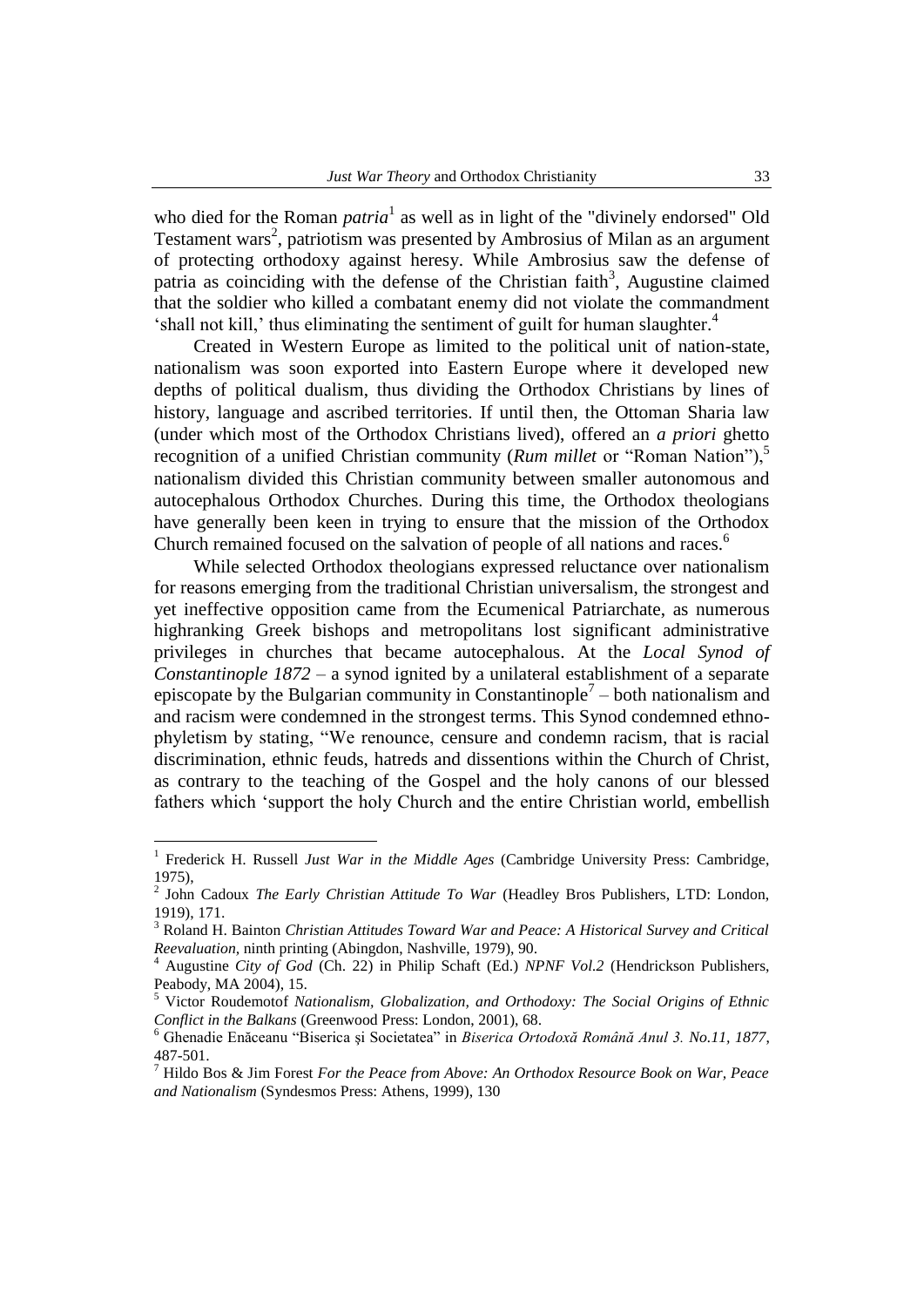it and lead it to divine godliness.""<sup>1</sup> At the same synod, a special commission, set up to investigate nationalism and racism, concluded that, "in the Christian Church, which is a spiritual communion, predestined by its Leader and Founder to contain all nations in one brotherhood in Christ, racism is alien and quite unthinkable. Indeed, if it is taken to mean the formation of special racial churches, each accepting all the members of its particular race, excluding all aliens and governed exclusively by pastors of its own race, as its adherents demand, racism is unheard of and unprecedented. All the Christian churches founded in the early years of the faith were local and contained the Christians of a specific town or a specific locality, without racial distinction. They were thus usually named after the town or the country, not after the ethnic origin of their people.<sup>"2</sup>

## **7. Canon Law's Ambivalence on the Use of Force**

In its legal tradition, the Orthodox Church had consistently used a canonical procedure which directly or indirectly raised the question of using defensive force. This canonical procedure defined the nature of offense, while serving as a jurisprudential basis for the ethics of law enforcement. As the canonical tradition of the Orthodox Church was based on compassion and adaptability rather than on penitence, the canons used in this procedure served largely as advisory guidelines, rather than as effective laws applicable in a society. (Yet, this was not the case with the clergy, who were much more scrutinized by the bishops or synods, case in which the canons related to the use of defensive force functioned as effective institutional policies, enforceable at the discretion of the ecclesiastical judicial process.)

From an institutional perspective, this canonical procedure refers to the *internal* self-defense of the members of a society against lawbreakers, and to the *external* self-defense of a State against a foreign invasion. In terms of *internal*  selfdefense, the Church favors a more penitential perspective due to the fact that the offender can be identified as an individual endangering the life of the community. As far as *external* self-defense is concerned, the Orthodox Church seems to be more restrictive in endorsing war for the very fact that in a war two allegedly innocent soldiers are forced into a situation of imposing death penalty over each other, even in the absence of guilt.

Never organized in a statist model, in its history, the Orthodox Church had to make concessions to the State for strategic and pastoral reasons. Acting on moral grounds, the procedure used by the local Orthodox Churches, when in limited situations they sanctioned the use of defensive force, was mainly *consultative* with a *concessional* component. The *concessional component* appeared mainly when

 $<sup>1</sup>$  Ibid., 130.</sup>

 $2$  Ibid., 130.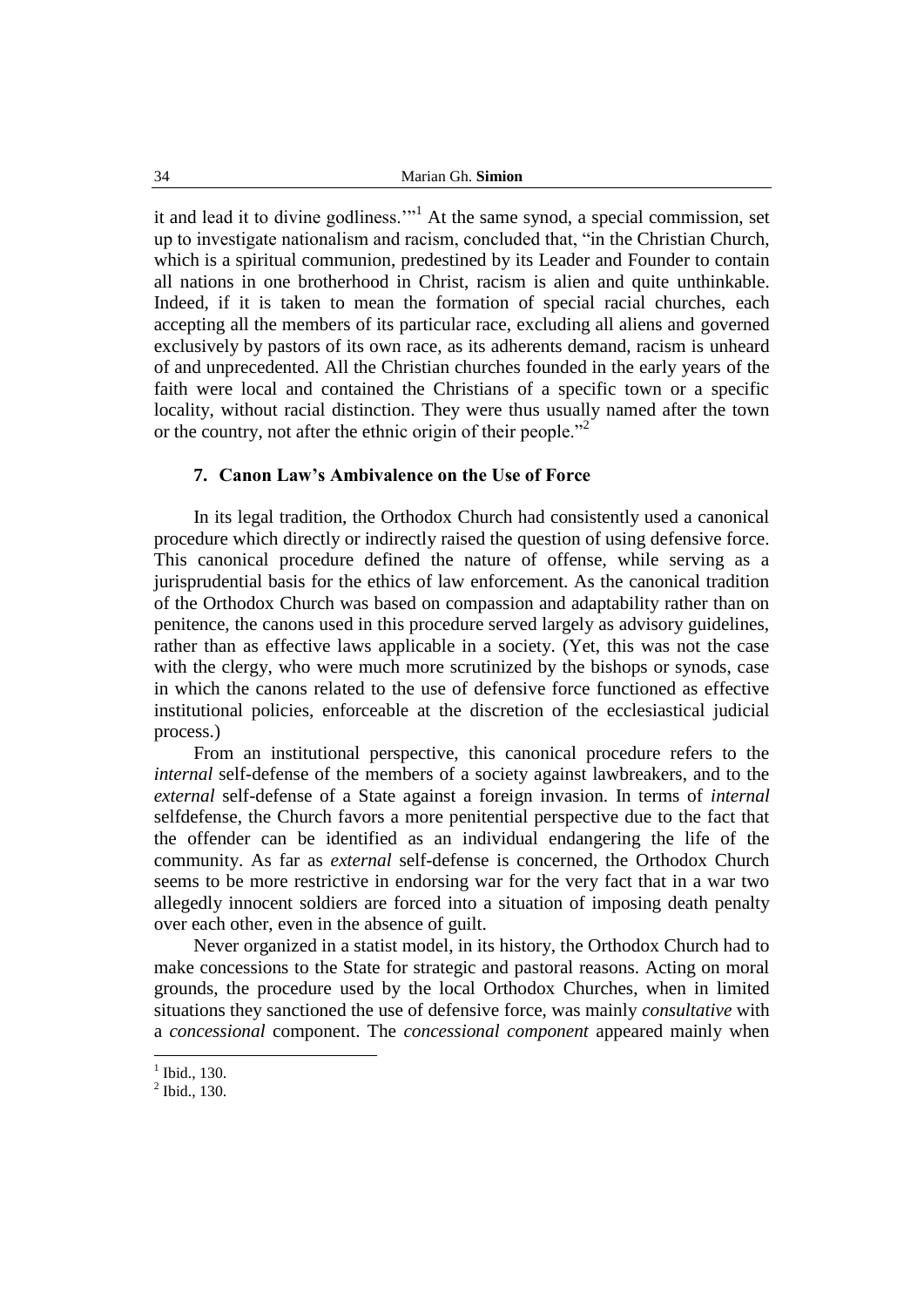the State expected (even coerced) the Church to offer its endorsement for military action, and not when the Church enjoyed full freedom and autonomy, thus acting as a moral factor on the basis of pragmatism and ethics of non-violence. The *consultative* nature the canonical procedure is designed to maintain the influence of the Church within the State, serving as an interventional mechanism that appeals to the consciousness of the soldiers on the battlefield.<sup>1</sup> This procedure appears to have been followed at local councils, in pastoral decisions with canonical standing (e.g. canonical letters sent by local bishops), as well as in the jurisprudence offered by the canonists during times of war. $<sup>2</sup>$ </sup>

This consultative procedure is *objective* and *subjective* in nature. The *objective* nature is reflected in the mutual interest of both Church and State, and it is visible in cases of defensive wars such as those fought by the Byzantines against the Arians, the Monophysites, and against the Muslims, as well as "defensive" wars fought by the religious nationalists. The *subjective* nature is reflected in cases of pastoral advice with canonical standing, as well as in writings of spiritual formation, when the Orthodox Church had to accept complete submission to the worldly sovereignty of the oppressor, refused to challenge its worldly authority, and fully embraced martyrdom. In this instance the oppressor represented "the threatening other" – be it the State itself – which must be feared and obeyed (Romans 12). This subjective consultative procedure seems to have been used when the Church operated under oppressive regimes (Islam, totalitarianism), and it was based on the concepts of non-violent resistance and martyrdom. Therefore, this subjective approval of the oppressor's use of violence is only apparent, $3$  and it is often used at the risk of demonizing the oppressor.

## **8. The Dilemma of Military Intervention**

 $\overline{a}$ 

Two of the most widely cited canons on the use of military intervention, which had been universally adopted by the Orthodox Church include *Epistle of Saint Athanasius to Monk Ammun*, which favors the imposition of death penalty by the soldiers over their combatant enemies, and St. Basil's *Canon 13*, which forbids communion to soldiers who killed combatant enemies.

<sup>&</sup>lt;sup>1</sup> David K. Goodin "Just War Theory and Eastern Orthodox Christianity: A Theological Perspective on the Doctrinal Legacy of Chrysostom and Constanine-Cyril" in *Theandros: An Online Journal of Orthodox Christian Theology and Philosophy Vol. 2, No 3*, Spring 2005.

<sup>&</sup>lt;sup>2</sup> Leslie S. B. MacCoull "'When Justinian Was Upsetting the World': A Note on Soldiers and Religious Coercion in Sixth-Century Egypt" in Timothy S. Miller and John Nesbitt (Eds.) *Peace and War in Byzantium: Essays in Honor of George T. Dennis, S.J.* (The Catholic University of America Press: Washington, D.C., 1995), 106-113.

<sup>3</sup> H. H. Pope Shenouda III *Contemplations on the Ten Commandments" Vol.3 The Sixth Commandment* (Coptic Orthodox Patriarchate: Cairo, 1997), 14.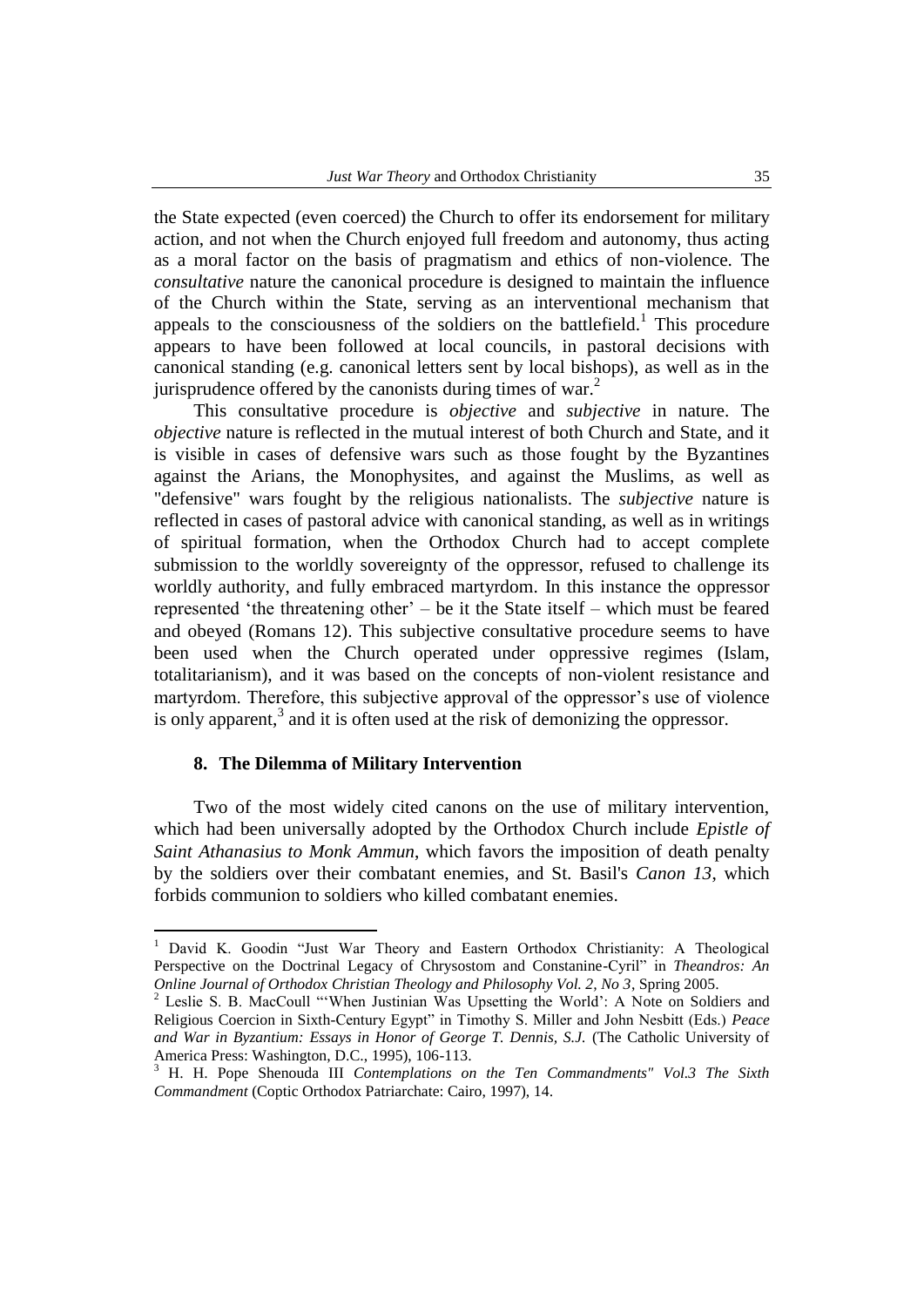The *Epistle of Saint Athanasius to Monk Ammun* unambiguously states that, "…*it is not right to kill, yet in war it is lawful and praiseworthy to destroy the* enemy..."<sup>1</sup> This canon represents a clear illustration of an objective concession made by the Church in order to impose conformity with orthodoxy, as well as to sustain the morale of the Christians from North Africa, struggling to survive the forced conversion to Islam.

On the other hand, Saint Basil the Great's *Canon 13* states that, "*Our Fathers did not consider murders committed in the course of wars to be classifiable as murders at all, on the score, it seems to me, of allowing a pardon to men fighting in defense of sobriety and piety. Perhaps, though, it might be advisable to refuse them communion for three years, on the ground that they are not clean-handed*."<sup>2</sup> In this canon, Saint Basil challenges an apparent status quo, whereby the Church, on the basis of Saint Athanasius' canonical letter, silently sanctioned the State"s use of armed defensive violence. To keep the Church and the State aware of their moral responsibilities, Saint Basil considered war as a sinful act, even when conducted for defensive purpose. Therefore, the consciousness of sin and guilt remained a necessary process for the purpose of spiritual salvation of soldiers who killed combatant enemies.

Patrick Viscuso, in his study "Christian Participation in Warfare," expands over the debate between Saint Athanasius' *Epistle of Saint Athanasius to Monk Ammun* and Saint Basil"s *Canon 13*, in light of three prominent Byzantine canonists John Zonaras (12th century), Theodore Balsamon (c.1130-95), and Matthew Blastares (c.1335). What is interesting about this jurisprudence analyzed by Viscuso is its timing, as the Byzantine Empire was struggling to survive the Islamic aggression, the Crusades and the Slavic anarchy in the Balkans. Both John Zonaras and Theodore Balsamon counseled against enforcing Saint Basil"s opinion to forbid communion by citing Saint Athanasius" canonical letter which approved (even praised) the killing of enemies during times of war.<sup>3</sup> While Zonaras stated that, "I think that this counsel of St. Basil never was in force,"<sup>4</sup>

<sup>1</sup> D. Cummings (tr.) *The Rudder* (*Pedalion*) (The Orthodox Christian Educational Society: Chicago, 1957.

<sup>2</sup> D. Cummings (tr.) *The Rudder* (*Pedalion*) (The Orthodox Christian Educational Society: Chicago, 1957; Hildo Bos & Jim Forest *For the Peace from Above: An Orthodox Resource Book on War, Peace and Nationalism* (Syndesmos Press: Athens, 1999); Patrick Viscuso "Christian Participation in Warfare: A Byzantine View," in Timothy S. Miller & John Nesbitt (Eds.) *Peace and War in Byzantium Essays in Honor of George T. Dennis, S.J.*, Catholic University of America Press: Washington, DC, 1995.

<sup>3</sup> Georgios Rhalles, Michael Potles Σύνταγμα των θείων ίερων κανόνων 4:132-133, as quoted by Patrick Viscuso "Christian Participation in Warfare: A Byzantine View" pp.33-40 in Timothy S. Miller & John Nesbitt (Eds.) *Peace and War in Byzantium Essays in Honor of George T. Dennis, S.J.* (Catholic University of America Press: Washington, DC, 1995) 4:132-133.

<sup>4</sup> Georgios Rhalles, Michael Potles Σύνταγμα των θείων ίερων κανόνων 4:132-133, as quoted by Patrick Viscuso "Christian Participation in Warfare: A Byzantine View" pp.33-40 in Timothy S.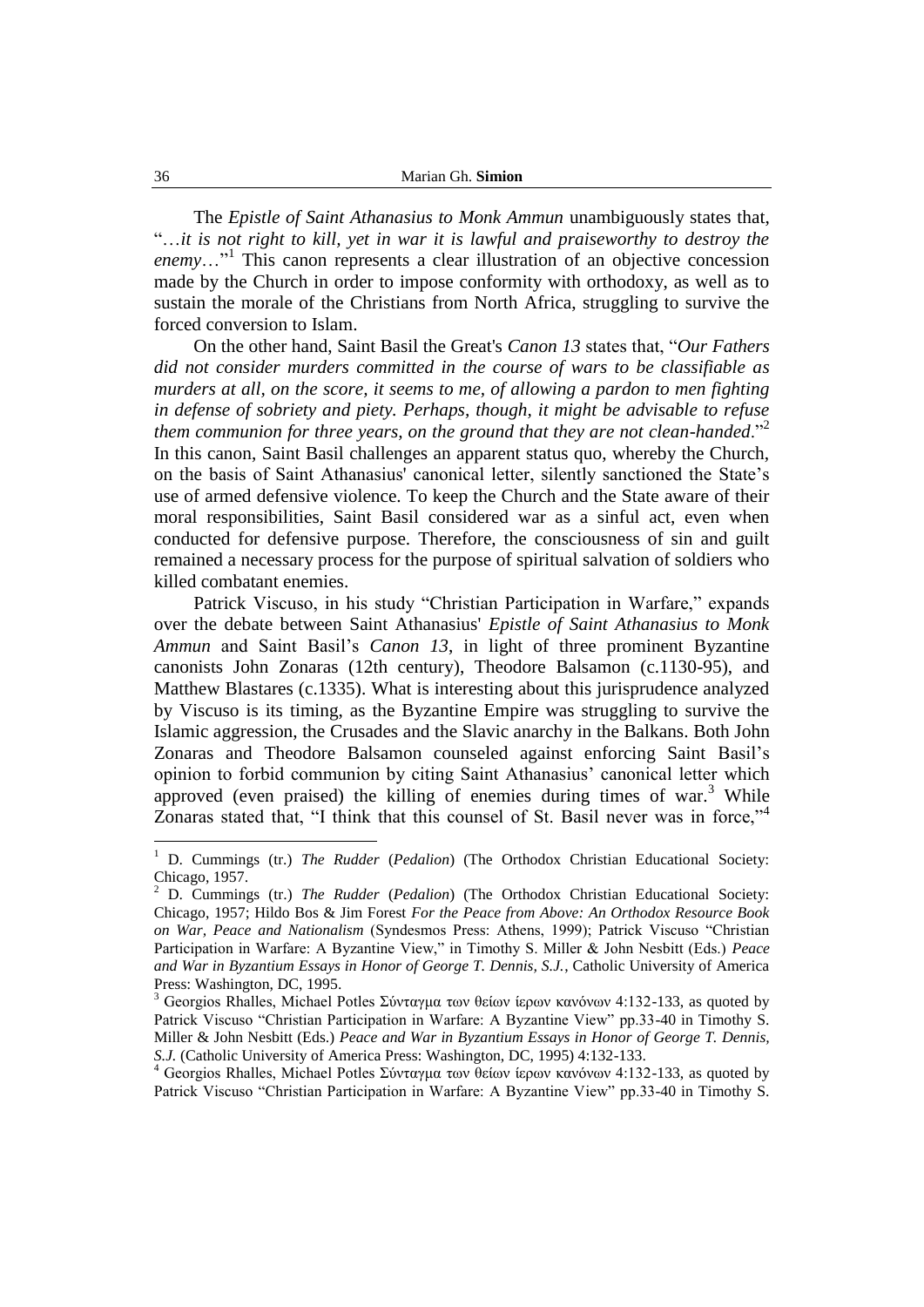Balsamon commented that Canon 13 "is not in force, because, if it were established, soldiers, who are engrossed with successive wars and slaying the enemy, would never partake of the divine Sanctified Elements. Wherefore, it is unendurable."<sup>1</sup>

Nevertheless, Matthew Blastares (c.1335), in his encyclopedic canonical work *The Alphabetical Collection*, argued that Saint Basil"s counsel for exclusion from communion was correct and should be enforced by using *theological*, *scriptural* and *historical* arguments. Blastares" *theological* argument emerges from the idea that human violence occurs due to uncontrolled human passions which are of *necessity* and *choice*. While those passions united to nature and necessity do not involve choice, those passions supported by nature and deliberate choice imply the existence of human reasoning.

Therefore, when the passions of rational nature are subjected to the passions of irrational nature, both passions undermine spiritual salvation – hence the need for purification prior to receiving communion.<sup>2</sup> The *scriptural* argument used by Blastares against Zonaras and Balsamon is based on Luke 9:55, which refers to God"s refusal to allow David to build the temple because of his murder of his enemies. Even when in the Old Testament Israel conducted wars with a divine mandate, the soldiers who took part in killing were required to remain outside the camp for seven days to purify.<sup>3</sup>

To further contradict the opinion of his predecessors, Blastares uses a *historical* argument reflected in the case of a 10th century dispute between Emperor Nikephoros Phokas and Patriarch Polyeukos. As the Emperor attempted to persuade the Church to "establish a law that those who fell during wars be honored equally with the holy martyrs, and be celebrated with hymns and feastdays,"<sup>4</sup> the Church responded by saying, "how is it possible to number with the martyrs whose who fell during war, whom Basil the Great excluded from the Sanctified Elements for three years since their hands were not clean?"<sup>5</sup> In light of

<u>.</u>

Miller & John Nesbitt (Eds.) *Peace and War in Byzantium Essays in Honor of George T. Dennis, S.J.* (Catholic University of America Press: Washington, DC, 1995), 4:132

<sup>1</sup> Georgios Rhalles, Michael Potles Σύνταγμα των θείων ίερων κανόνων 4:132-133, as quoted by Patrick Viscuso "Christian Participation in Warfare: A Byzantine View" pp.33-40 in Timothy S. Miller & John Nesbitt (Eds.) *Peace and War in Byzantium Essays in Honor of George T. Dennis, S.J.* (Catholic University of America Press: Washington, DC, 1995), 4:133

<sup>&</sup>lt;sup>2</sup> Patrick Viscuso "Christian Participation in Warfare: A Byzantine View," in Timothy S. Miller & John Nesbitt (Eds.) *Peace and War in Byzantium Essays in Honor of George T. Dennis, S.J.*  (Catholic University of America Press: Washington, DC, 1995), 35-36. 3 Ibid., 36-37.

<sup>4</sup> Georgios Rhalles, Michael Potles Σύνταγμα των θείων ίερων κανόνων 4:132-133, as quoted by Patrick Viscuso "Christian Participation in Warfare: A Byzantine View" pp.33-40 in Timothy S. Miller & John Nesbitt (Eds.) *Peace and War in Byzantium Essays in Honor of George T. Dennis, S.J.* (Catholic University of America Press: Washington, DC, 1995), 6:492 5 Ibid., 6:492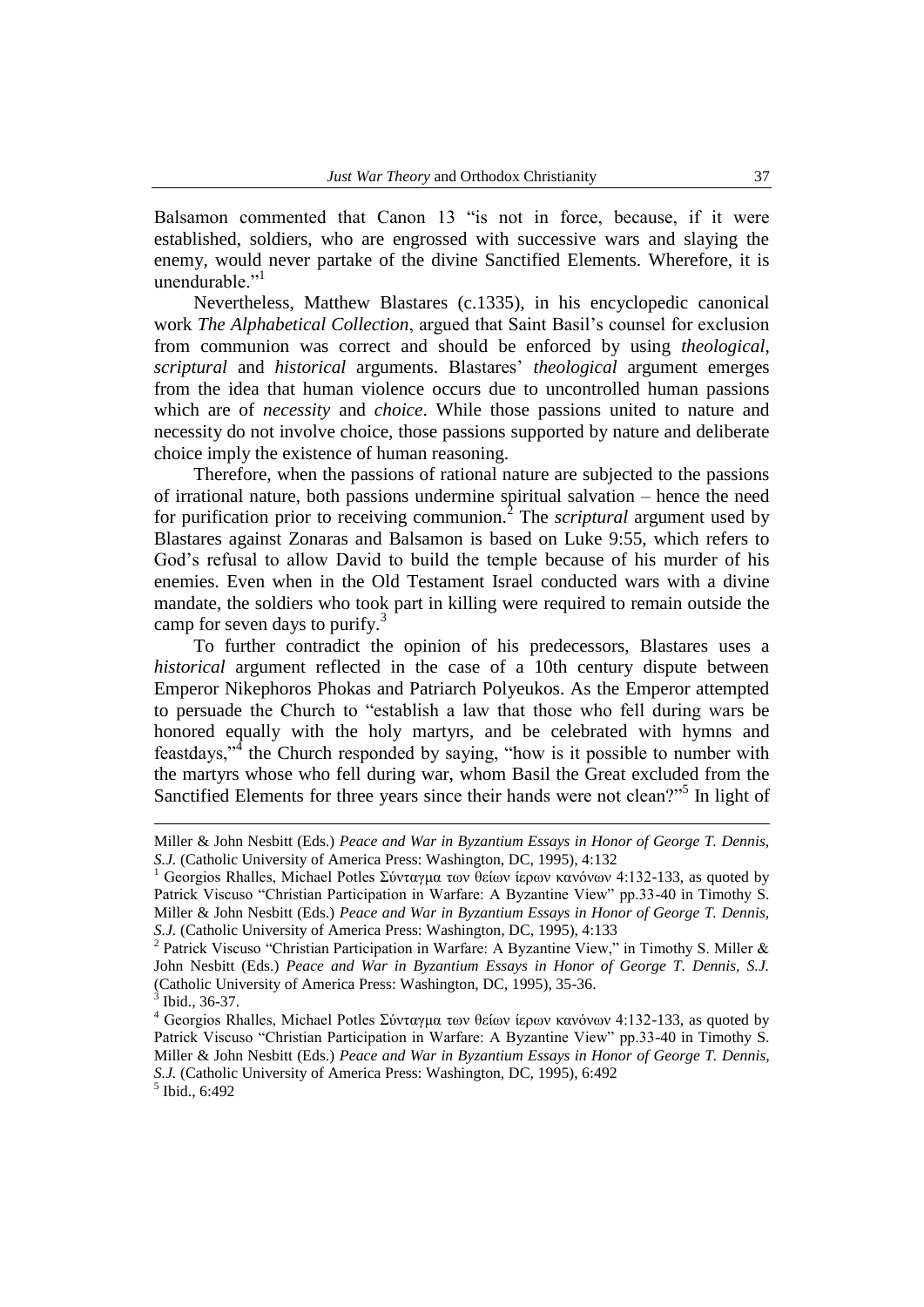this event, Blastares mentions that at this synod there were several priests and bishops who "confessed… that they fought with the enemy and killed many of them," and that the synod ordered them "to cease from the ministry."<sup>1</sup>

#### **9. The Feminine Defense Paradigm**

The feminine defense paradigm had been a dominant motif in Orthodox Christianity, which deconstructed the masculinity of war and consistently skewed the meaning of violence away from an exclusive physical expression. This paradigm prevented the adoption of a Just War theory, due to structural and phenomenological implications. First, it affected the institutional self-perception of the Orthodox Church; secondly, it redefined human connectedness; and thirdly, it deeply influenced the spiritual life of the Orthodox Christians in terms of feminine protection, as expressed in the devotion to Virgin Mary.

#### *a) Institutional Self-Perception*

In order to implement it in the sacramental life of the Church, Orthodox theologians expanded and applied the *theandric* doctrine (the union of the divine and human natures in Christ), to the relationship between Jesus Christ and the Church. One of the most remarkable venues is the metaphor of a mystical marriage, where the Church becomes a typology for the feminine, such as "the Bride of Christ.<sup>22</sup> (Ephesians 5: 22-33). Although this metaphoric analogy is often an obscure component of dogmatic theology, this had been enforced in the liturgical life of the Orthodox Church via mnemotic associations with the family structure. Thus, the message expressed in Ephesians 5: 22-33 had been consistently reinforced through the homiletic tradition in the contexts of the sacrament of marriage. Another implicit consequence is that the gender motif affected the Church"s social self-perception in relation to the State. This selfperception stimulated the Church towards adopting social responsibilities fitting for the mother instincts. For instance, the Church"s jurisdiction over family law and inheritance ensured a more compassionate and distributive sense of justice –

<sup>&</sup>lt;sup>1</sup> Georgios Rhalles, Michael Potles Σύνταγμα των θείων ίερων κανόνων 4:132-133, as quoted by Patrick Viscuso "Christian Participation in Warfare: A Byzantine View" pp.33-40 in Timothy S. Miller & John Nesbitt (Eds.) *Peace and War in Byzantium Essays in Honor of George T. Dennis, S.J.* (Catholic University of America Press: Washington, DC, 1995), 6:492; Patrick Viscuso "Christian Participation in Warfare: A Byzantine View," in Timothy S. Miller & John Nesbitt (Eds.) *Peace and War in Byzantium Essays in Honor of George T. Dennis, S.J.* (Catholic University of America Press: Washington, DC, 1995), 37-39.

<sup>2</sup> Dumitru Stăniloae *Teologia Dogmatică Ortodoxă vol. 2. ediţia a III-a* (Editura Institutului Biblic şi de Misiune al Bisericii Ortodoxe Române, Bucureşti, 2003), 214-218. See also Isidor Todoran, Ioan Zăgrean, *Teologia Dogmatică, manual pentru seminariile teologice* (Editura Institutului Biblic şi de Misiune al Bisericii Ortodoxe Române, Bucureşti, 1991), 299-301.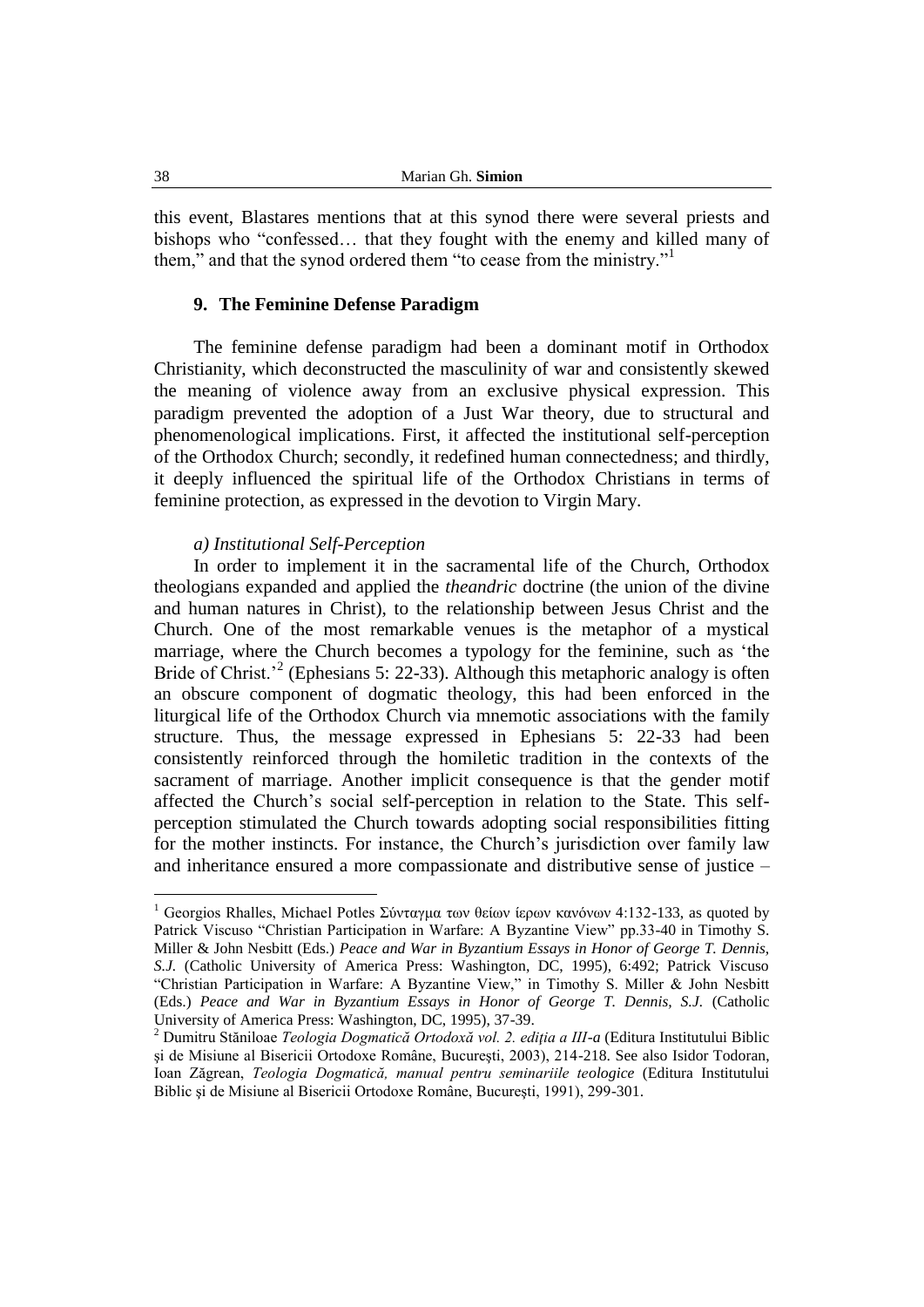as a definite alternative to an arguably retributive sense of justice implied by the masculine model.

#### b) *Redefining Human Connectedness*

The theandric doctrine also imported the feminine model as a creational and redemptive theme.<sup>1</sup> Here, the authoritative image of the *Theotokos* ('birth-giver of God'), which during the 5th century had received a meteoric rise in popular devotion, art and homiletics, $\lambda^2$  was implemented in the Orthodox spirituality through various motifs and mnemotic associations that appealed to the immediate social life. A prominent example is the portrayal of the *Theotokos* by Proclus of Constantinople.<sup>3</sup> In order to emphasize the redemptive role of the Theotokos in the history of salvation, Proclus uses various metaphors designed to illustrate the life-giving qualities, the maternal instincts, meekness and the celebration of life. Thus, for Proclus, Virgin Mary is "the spiritual garden of Eden in which dwells the second Adam," "the new Eve, whose obedience nullified the disobedience of her primal mother and fulfilled the saying "Let us make woman as a helper to man."" Virgin Mary is a harbor, a sea, a ship, a wall, a bridge, a city, a palace, a throne, a festival, a workshop, a forge, a book, a flower, a bridal chamber, the morning sky, heaven, etc. $4$  One of the most distinctive portrayals of the Virgin's womb is the conventional image of the workshop (εργαστήριον) "in which the unity of the divine and human nature was fashioned."<sup>5</sup> The effect of such imagery and mnemotic analogies over the Orthodox society was that they contributed to a sense of social cohesion, which in essence had collectively celebrated meekness and life, rather than valor and sacrificial death – thus discouraging any rush to violence. Furthermore, such illustrations simply maintained that violence leads to alienation, destruction and death, and that it ultimately destroys and humiliates God"s own creation.

<sup>&</sup>lt;sup>1</sup> There are various studies which have elaborated on this subject. Yet, without offending the numerous remarkable reference works, one may quickly consult Jaroslav Pelikan *Mary Through the Centuries: Her Place in the History of Culture* (Yale University Press: Yale, CT, 1996), 39-65; as well as Kyriaki Karidoyanes FitzGerald "The Eve-Mary Typology" *Anglican Theological Review LXXXIV: 3,* 630ff.

<sup>&</sup>lt;sup>2</sup> Brian E. Daley, S.J. ""At the Hour of our Death"": Mary's Dormition and Christian Dying in Late Patristic and Early Byzantine Literature." *Dumbarton Oaks Papers, Vol. 55 (2001)*, 72.

<sup>3</sup> A disciple of Saint John Chrysostom, Proclus of Constantinople served as Archbishop of Constantinople between from 434 until 446. He was an outstanding orator deeply involved in the controversy surrounding the Council of Ephesus in 431 which defined the role of Virgin Mary in the history of salvation, and adopted the term *Theotokos*, "birth-giver of God," as the official designation of Virgin Mary.

<sup>4</sup> Nicholas P. Constas "Weaving the Body of God: Proclus of Constantinople, the Theotokos, and the Loom of Flesh." in *Journal of Early Christian Studies. Vol. 3. No.2 Summer 1995*, 169, 177- 180.

<sup>5</sup> Ibid., 182.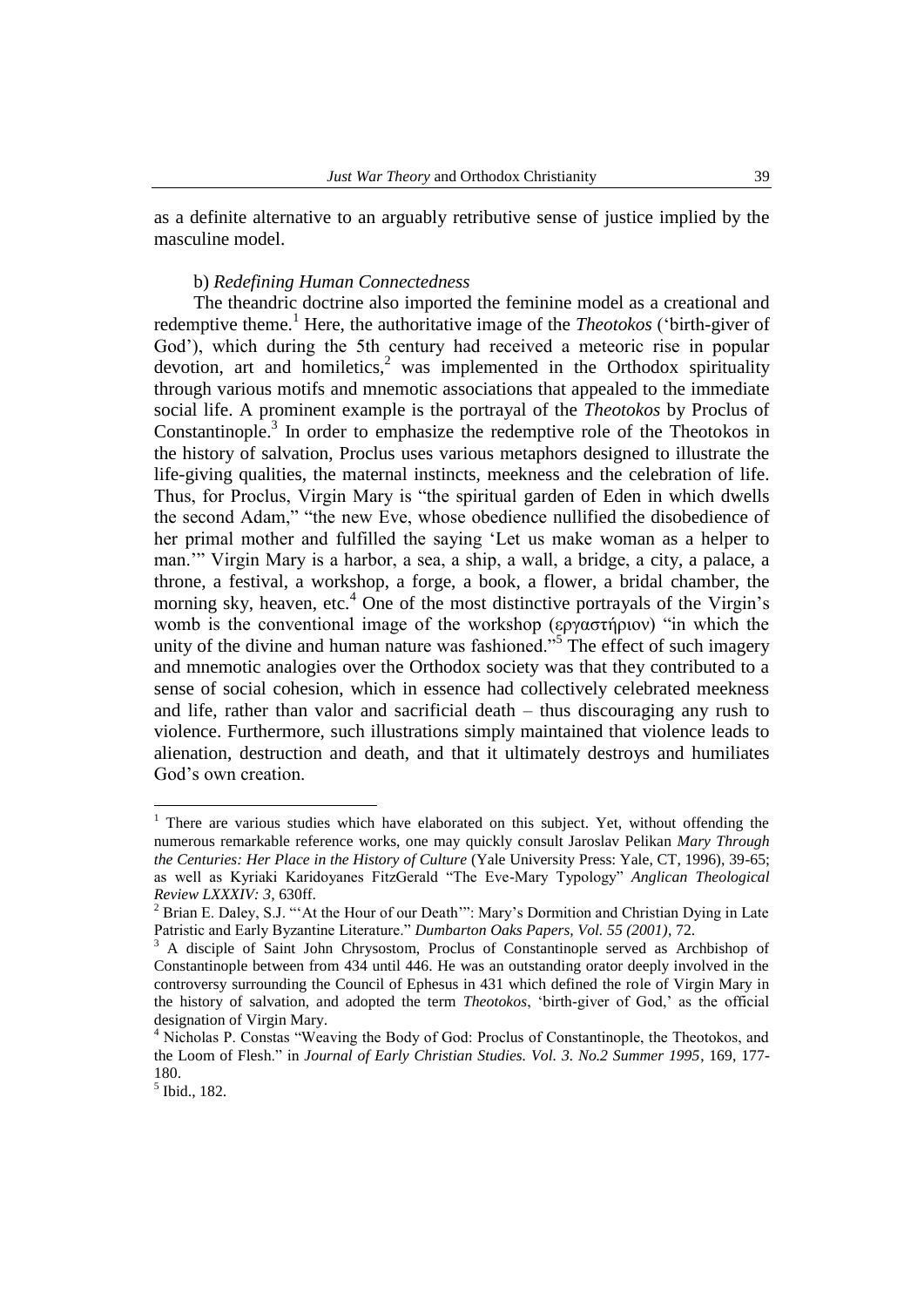# c) *Virgin Mary as "Defender General"*

Apart from doctrinal and cultural elements designed to influence the collective consciousness, the feminine defense paradigm appears more overtly in the context of Orthodox hymnography, specifically in the Akathist Hymn.<sup>1</sup> As one of the most remarkable spiritual narratives, the Akathist Hymn evokes the miraculous intervention of Virgin Mary as a "defender general" (τή υπερμάχω στρατηγώ) of the imperial City.

Based on accounts provided by the *Synaxarion* (account of the feast days) and the *Triodion* (liturgical collection with services customized for the Great Lent), in the summer of 626, the city of Constantinople came under a massive attack conducted simultaneously by the Persians and the Scythians (Avars and Slavs), while Emperor Heraclius was away with the army. Thus, on August 7, following processions led by Patriarch Sergius around the city, and persistent prayers conducted particularly at the great Church of the Theotokos at Blachernae (a church located by the Golden Horn), a hurricane sank the enemy ships and dispersed the enemy troops stationed on land. As this narrative was quickly absorbed by the large public, it became a model of faith to put one"s hope in the protective qualities of the Theotokos, even in military contexts. In fact, miraculous interventions were also reported for similar events in 677, 717-718, and 860, when the Theotokos maneuvered the forces of nature in order to defend the imperial City. As the *Akathist Hymn* introduces the Theotokos as "defender general of the winning" (Τή υπερμάχω στρατηγώ τα νικητήρια), the logical implication is that the imperial City is dedicated to her (Αναγράφω σοι η πόλις σοσ Θεοτόκε), and she becomes the City"s most powerful protector.

The effect of Virgin Mary"s portrayal as a "defender general" over the consciousness of war cannot be underestimated. In a historical sense, the remembrance of the siege of Constantinople of 626, as well as the miraculous intervention of Virgin Mary is often depicted on the outer walls of various churches in Moldova. $2$  In a spiritual sense, this portrayal had refocused the public"s attention on the spiritual dimensions of war, once the "defender general"

<sup>&</sup>lt;sup>1</sup> There is a vast bibliography provided by scholars such as Maas, Trypanis, Wellesz, Mitsakio, Caro, Holum, Limberis, Schwartz, Lampe, etc. For English translation see: G. G. Meerssemann, *The Acathistos Hymn* (Fribourg, 1958); on the origins, see C. Trypanis, *Fourteen Early Byzantine Cantica* (Vienna, 1966); J. Grosdidier de Matons, *Romanos le Milode et les origines de la poesie religieuse a Byzance* (Paris, 1977); Limberis *Divine Heiress*, 89-92. For the development and importance of Marian iconography in the 5th and 6th centuries, see Averil Cameron, "Images of Authority: Elites and Icons in Late Sixth-Century Byzantium," in *Byzantium and the Classical Tradition*, ed. M. Mullett and R. Scott (Birmingham, U.K., 1981), 205-34. Furthermore, Leena Mari Peltomaa"s recent book *The Image of the Virgin Mary in the Akathist Hymn* E.J. Brill, Leiden, 2001, makes some notable contribution, in spite some unfortunate mishaps that partially discredited Peltomaa"s work.

<sup>2</sup> Ene Branişte *Liturgica Generală* (Editura Institutului Biblic şi de Misiune al Bisericii Ortodoxe Române, Bucureşti, 1993), 555.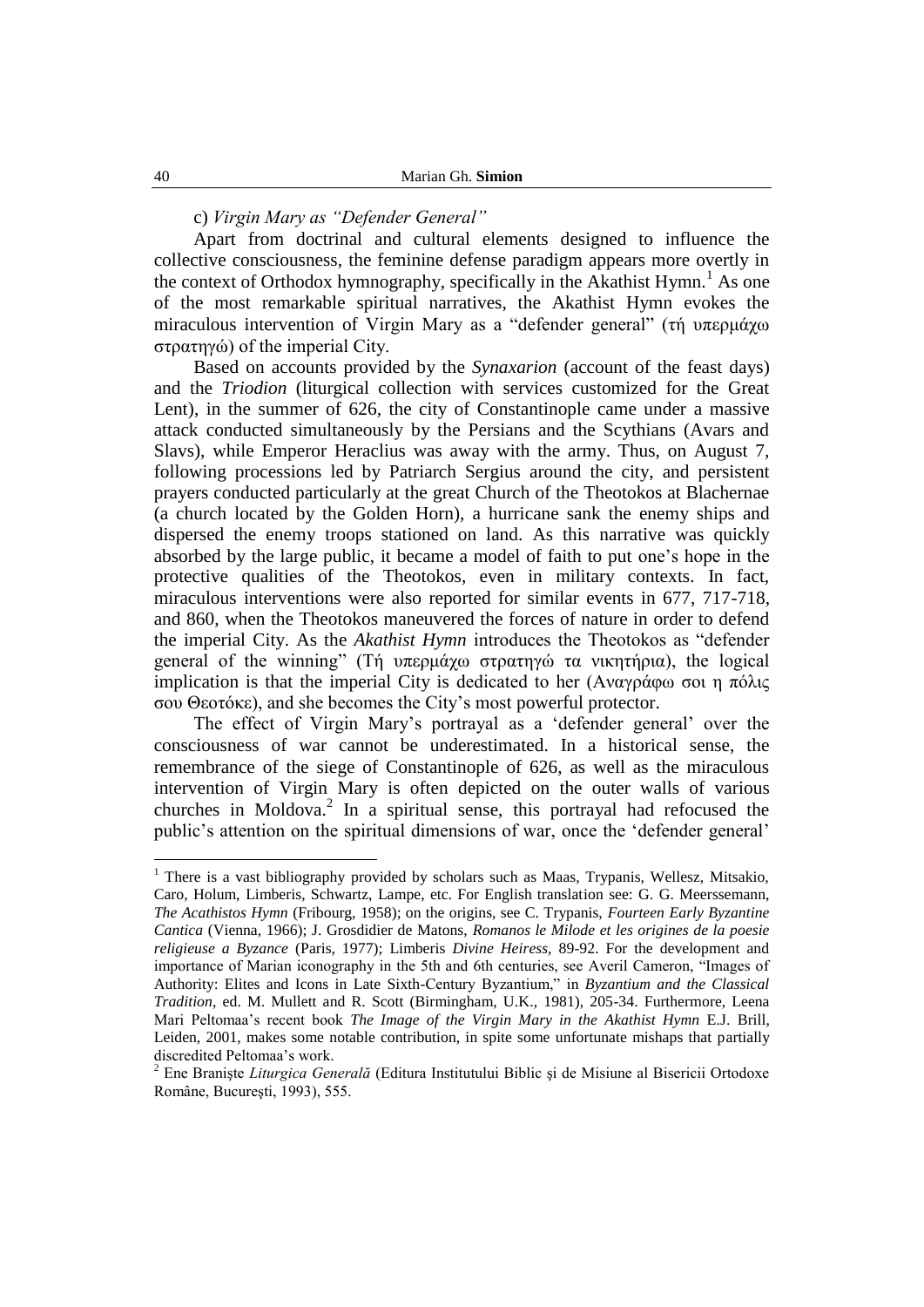image made its way into the Divine Liturgy, where it was replicated on daily basis. Furthermore, while the "defender general" motif remained exclusively associated with Virgin Mary, the female defense paradigm was transferred to numerous female saints along with all instinctively peaceful qualities.<sup>1</sup>

Thus, within the spirituality of warfare, the feminine motif had been profound and complex enough to have influenced the attitudes towards war more directly. It is clear that such influences generated attitudes which often prevented wars of aggression, $<sup>2</sup>$  while wars of defense had increasingly involved non-violent</sup> means. Moreover, with Virgin Mary"s patronage over the imperial City and civil society, the Orthodox Church advocates human interaction (including with enemies), based on sharing, reconciliation, maternal instincts, nurturing, restoration and recreation of relationships, social connectedness, forgiveness, meekness, etc.<sup>3</sup>

#### **Conclusion**

In conclusion, one could argue that the Orthodox Church has a rather ambiguous record in its endorsement of defensive violence. In spite of terminological tensions, in the Orthodox spirituality the typical erudition and flair towards the meaning of death had been ambivalent in the sense that it projected a struggle between antique fatalism and Christian hope. At the same time, the most logical way to ensure that death occurs at the will of the Creator was to be passive about it, rather than dying in an active engagement even if in the defense of the weak and vulnerable. As one noteworthy phenomenological aspect (unevaluated here due to space restrictions), the paradox premise inherent in the meaning of death also alters the meaning of history from linearity (historic time) to circularity (liturgical time), thus undermining both the logic of causality (fundamental to the *Just War theory*), as well as the mimesis of conflict. At the spiritual level, this sense of ambivalence can only be clarified in light of the practice of spiritual exercise (ασκήσεις), whereby the members of the Church fail then rise again. By remaining loyal to the teachings on non-retaliation, inherent into the Gospel (Matthew 5:38-42), the Orthodox Church made strong efforts to resist temptations for unanimous justifications of violence, and an adoption of the Just War theory.

<sup>1</sup> Gerald A. Parsons "From Nationalism to Internationalism: Civil Religion and the Festival of Saint Catherine of Siena, 1940–2003." *Journal of Church and State 2004, 46/4*, 861-885.

<sup>&</sup>lt;sup>2</sup> Due to this attitude towards war and enemies, Emperor Leo VI often had difficulties getting the members of the society to share the war expenses, unlike the Arabs (their enemies), who gathered voluntarily, and all members of the society shared the expenses and the rewards of warfare. Cf. G. Dagron "Byzance et le modèle islamique au Xe siècle, à propos des *Constitutions tactiques* de l"empereur Léon VI" *Comptes rendues des séances de l'année de l-Académie des inscriptions et belles-lettres* (Paris, 1983), 219-243.

<sup>3</sup> Elizabeth Behr-Sigel "Feminine Images and Orthodox Spirituality" in *The Ecumenical Review: Volume 60. No. 1-2, January-April, 2008*, 15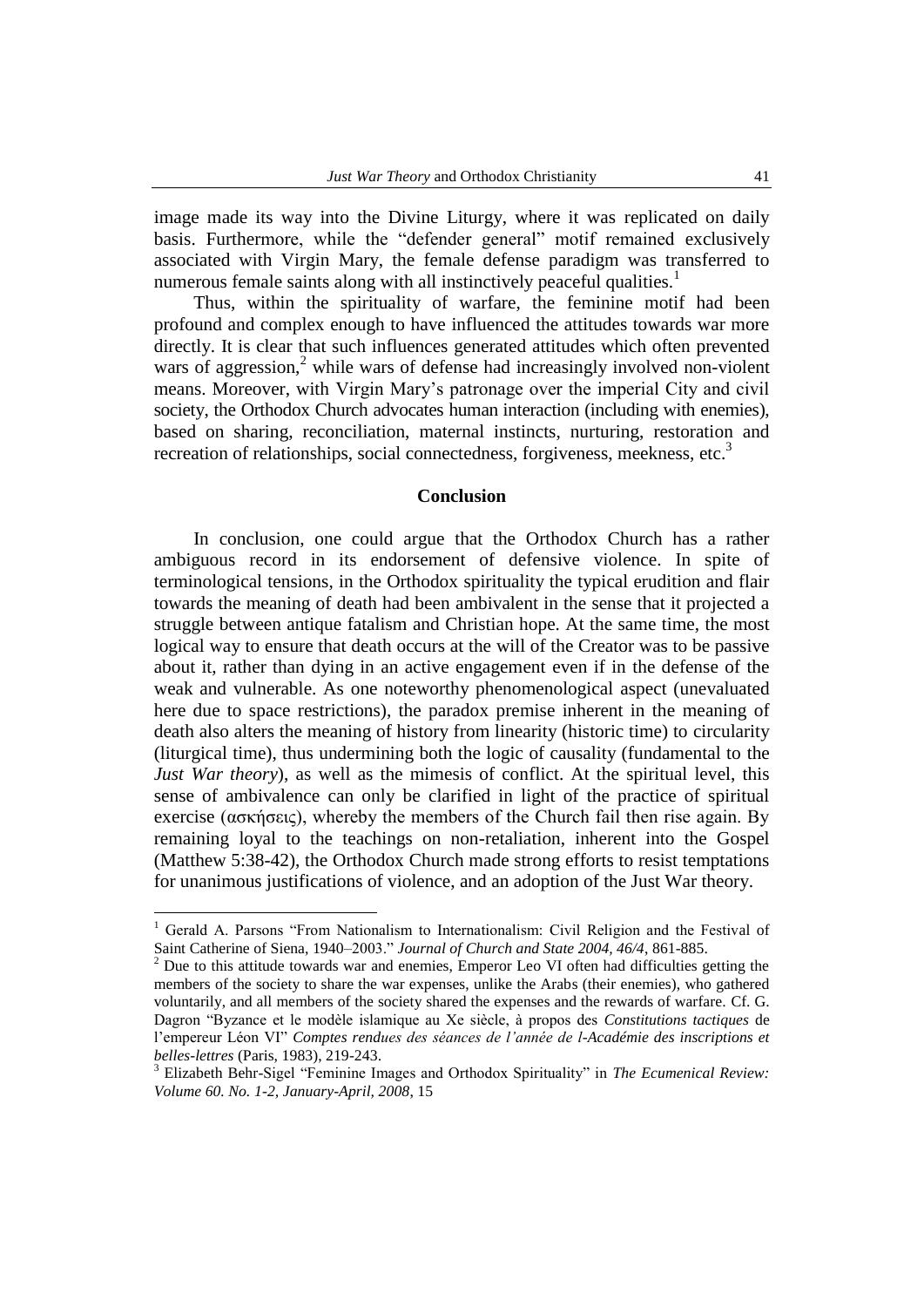#### **SOURCES**

- Athenagoras of Athens *A Plea for the Christians* (Ch. 35) in Alexander Roberts & James Donaldson (Eds.) *ANF Vol. 2* Hendrickson Publishers: Peabody, 2004
- Augustin *City of God* (Ch. 22) in Philip Schaft (Ed.) *NPNF Vol.2* Hendrickson Publishers, Peabody, MA 2004
- Baconsky, Teodor "Decadența etatismului și renașterea ortodoxă" in Ioan Ică, Jr. and Germano Marani (Eds.) *Gândirea Socială a Bisericii: fundamente, documente, analize, perspective*  Deisis Press: Sibiu, 2002
- Bainton, Roland H. *Christian Attitudes Toward War and Peace: A Historical Survey and Critical Re-evaluation*, Abingdon, Nashville (ninth printing) 1979
- Behr-Sigel, Elizabeth "Feminine Images and Orthodox Spirituality" in *The Ecumenical Review: Volume 60. No. 1-2, January-April, 2008*
- Bonner, Michael "Some Observations Concerning the Early Development of Jihad on the Arab-Byzantine Frontier" in *Studia Islamica*, No.75 / 1992
- Bos, Hildo & Jim Forest *For the Peace from Above: An Orthodox Resource Book on War, Peace and Nationalism* Syndesmos Press: Athens, 1999
- Branişte, Ene. *Liturgica Generală*. Editura Institutului Biblic şi de Misiune al Bisericii Ortodoxe Române: Bucureşti, 1993
- Browning, Robert "Byzantine Scholarship" in *Past and Present* No.28 /July 1964/ Oxford University Press, 1964
- Brundage, James A. "Holy War and the Medieval Lawyers" Pp.99-139 in Thomas Patrick Murphy (Ed.) *The Holy War*. Columbus: Ohio State University Press, 1976
- Cadoux, John *The Early Christian Attitude To War*, Headley Bros Publishers, LTD: London, 1919
- Clogg, Richard *A Concise History of Greece* Cambridge University Press: Cambridge, 1992
- Constas, Nicholas P. "Weaving the Body of God: Proclus of Constantinople, the Theotokos, and the Loom of Flesh" in *Journal of Early Christian Studies. Vol. 3. No.2 Summer 1995*
- Cook, Michael *Commanding Right and Forbidding Wrong in Islamic Thought* Cambridge University Press: Cambridge, 2000
- Corcoran, Simon *The Empire of the Tetrarchs, Imperial Pronouncements and Government AD 284-324*. Oxford University Press: Oxford, New York, 2000
- Cummings, D. (tr.) *The Rudder* (*Pedalion*) The Orthodox Christian Educational Society: Chicago, 1957
- Dagron, G. "Byzance et le modèle islamique au Xe siècle, à propos des *Constitutions tactiques* de l"empereur Léon VI" in *Comptes rendues des séances de l'année de l'Académie des inscriptions et belles-lettres*: Paris, 1983
- Daley, S.J. Brian E. ""At the Hour of our Death"": Mary"s Dormition and Christian Dying in Late Patristic and Early Byzantine Literature." *Dumbarton Oaks Papers, Vol. 55/2001*
- David, Petru I. *Călăuză Creştină*, Editura Episcopiei Ortodoxe: Arad, 1987
- Dvornik, Francis *Byzantine Missions among the Slavs: Saint Constantine-Cyril and Methodius*  Rutger University Press: New Brunswick, New Jersey, 1970
- Enăceanu, Ghenadie "Biserica şi Societatea" in *Biserica Ortodoxă Română* Anul 3. No.11, 1877
- Erickson, John H. "An Orthodox Peace Witness?" in Jeffrey Gros and John D. Rempel *The Fragmentation of the Church and Its Unity in Peacemaking*, William B. Eerdmans Publishing Company: Grand Rapids, MI, Cambridge, 2001
- Esposito, John L. *Unholy War: Terror in the Name of Islam* Oxford University Press: Oxford, New York, 2002
- Falk, Richard *Religion and Humane Global Governance* Palgrave Macmillan Press: New York, 2001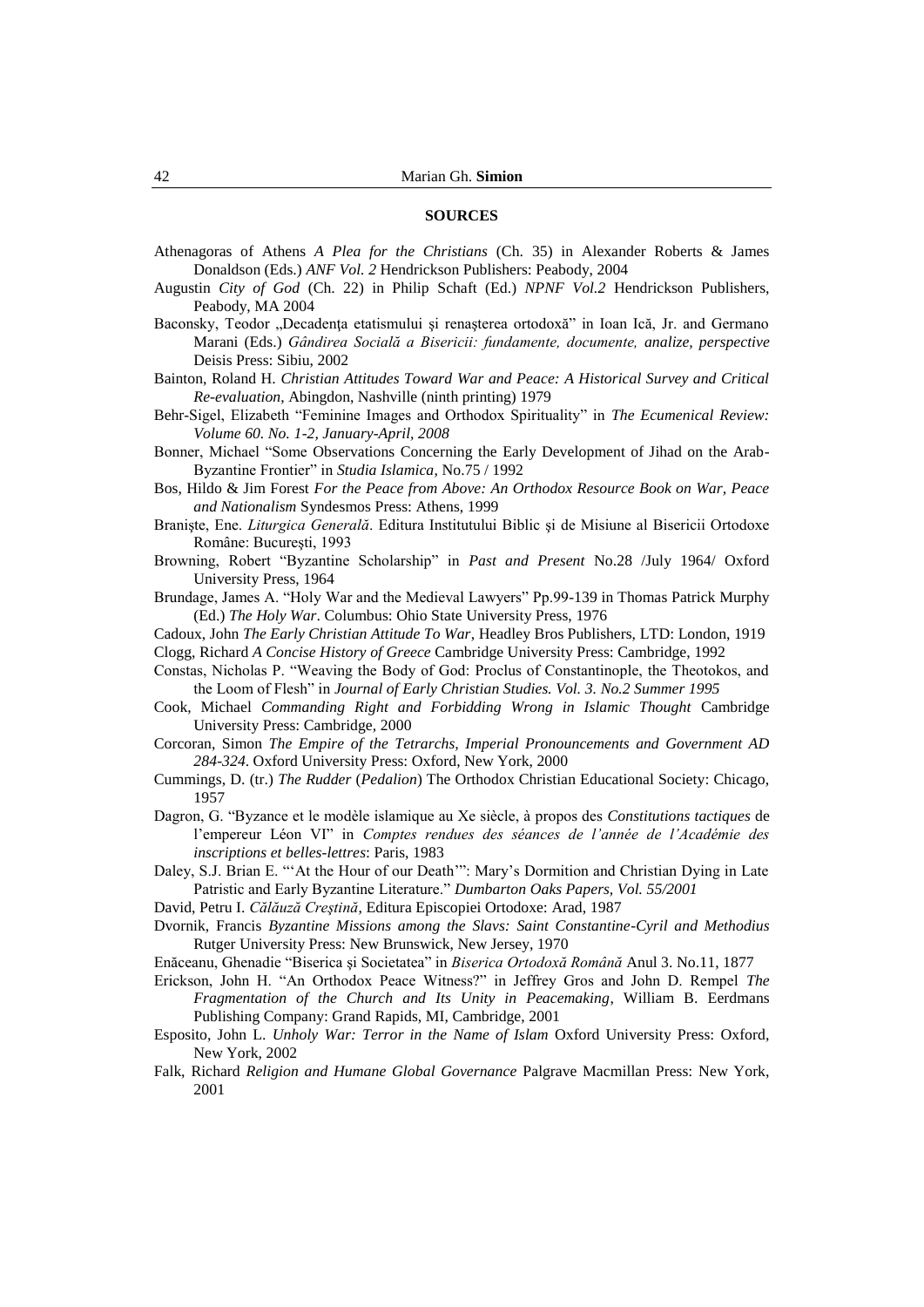- FitzGerald, Kyriaki Karidoyanes. "The Eve-Mary Typology" *Anglican Theological Review LXXXIV: 3*
- Floca, Ioan N. *Drept Canonic Ortodox, Legislaţie şi Administraţie Bisericească*, Vol. 1-2 Editura Institutului Biblic şi de Misiune al Bisericii Ortodoxe Române, Bucureşti, 1990
- Goodin, David K. "Just War Theory and Eastern Orthodox Christianity: A Theological Perspective on the Doctrinal Legacy of Chrysostom and Constanine-Cyril" in *Theandros: An Online Journal of Orthodox Christian Theology and Philosophy* volume 2, Number 3, Spring 2005
- JBC: Jubilee Bishops" Council of the Russian Orthodox Church, *The Orthodox Church and Society: The Basis of the Social Concept of the Russian Orthodox Church* Belleville, Michigan: St. Innocent / Firebird Publishers, 2000
- Kadloubovsky, E. & G.E.H. Palmer (tr.) *Unseen Warfare: being the Spiritual Combat and Path to Paradise of Lorenzo Scupoli as edited by Nicodemus of the Holy Mountain and revised by Theophan the Recluse* Faber and Faber Limited: London, 1952
- Khadduri, Majid *War and Peace in the Law of Islam*, The John Hopkins Press: Baltimore, London, 1969
- Koyzis, David T. "Imaging God and His Kingdom: Eastern Orthodoxy"s Iconic Political Ethic" in *The Review of Politics*, Vol. 55, No. 2/ Spring, 1993
- MacCoull, Leslie S.B. ""When Justinian Was Upsetting the World": A Note on Soldiers and Religious Coercion in Sixth-Century Egypt" in Timothy S. Miller and John Nesbitt (Eds.) *Peace and War in Byzantium: Essays in Honor of George T. Dennis, S.J.*, The Catholic University of America Press: Washington, D.C., 1995
- Meyendorff, John *The Orthodox* Light and Life Publishing: Minneapolis, 1966
- Meyer, Robert T. (tr.) *St Athanasius: The Life of Saint Antony* The Newman Press: Westminster, MD, 1950
- Miller, Timothy S. and John Nesbitt *Peace and War in Byzantium: Essays in Honor of George T. Dennis, S.J.* Catholic University of America: Washington, DC, 1995
- Mousourakis, George *The Historical and Institutional Context of Roman Law*, Ashgate Publishing Company, Hampshire, 2003
- Muranyi, "Das M. *Kitāb al-Siyar* von Abū Ishāq al-Fazārī, *Jerusalem Studies in Arabic and Islam* / 1985
- Obolensky, Dimitri *The Bogomils: A Study in Balkan Neo-Manichaeism*; Cambridge University Press; Cambridge, 1948
- Palmer, G.E.H, Philip Sherrard and Kallistos Ware *Philokalia*, vol.1 Faber and Faber: Boston, 1979
- Parsons, Gerald A. "From Nationalism to Internationalism: Civil Religion and the Festival of Saint Catherine of Siena, 1940–2003" in *Journal of Church and State 2004, 46/4*.
- Păcurariu, Mircea *Istoria Bisericii Ortodoxe Române*, Editura Dacia: Cluj-Napoca, 2002
- Pelikan, Jaroslav. *Mary Through the Centuries: Her Place in the History of Culture*. Yale University Press: Yale, CT, 1996
- Peters, Rudolph *Jihad in Classical and Modern Islam: A Reader* Markus Wiener Publishers, Princeton, 1996
- Pospielovsky, Dimitri V. *The Orthodox Church in the History of Russia* St. Vladimir"s Seminary Press: Crestwood, NY, 1998
- Rhalles, Georgios and Michael Potles Σύνταγμα των θείων ίερων κανόνων 4:132-133, as quoted by Patrick Viscuso "Christian Participation in Warfare: A Byzantine View" pp.33-40 in Timothy S. Miller & John Nesbitt (Eds.) *Peace and War in Byzantium Essays in Honor of George T. Dennis, S.J.*, Catholic University of America Press: Washington, DC, 1995
- Roudemotof, Victor *Nationalism, Globalization, and Orthodoxy: The Social Origins of Ethnic Conflict in the Balkans* Greenwood Press: London, 2001